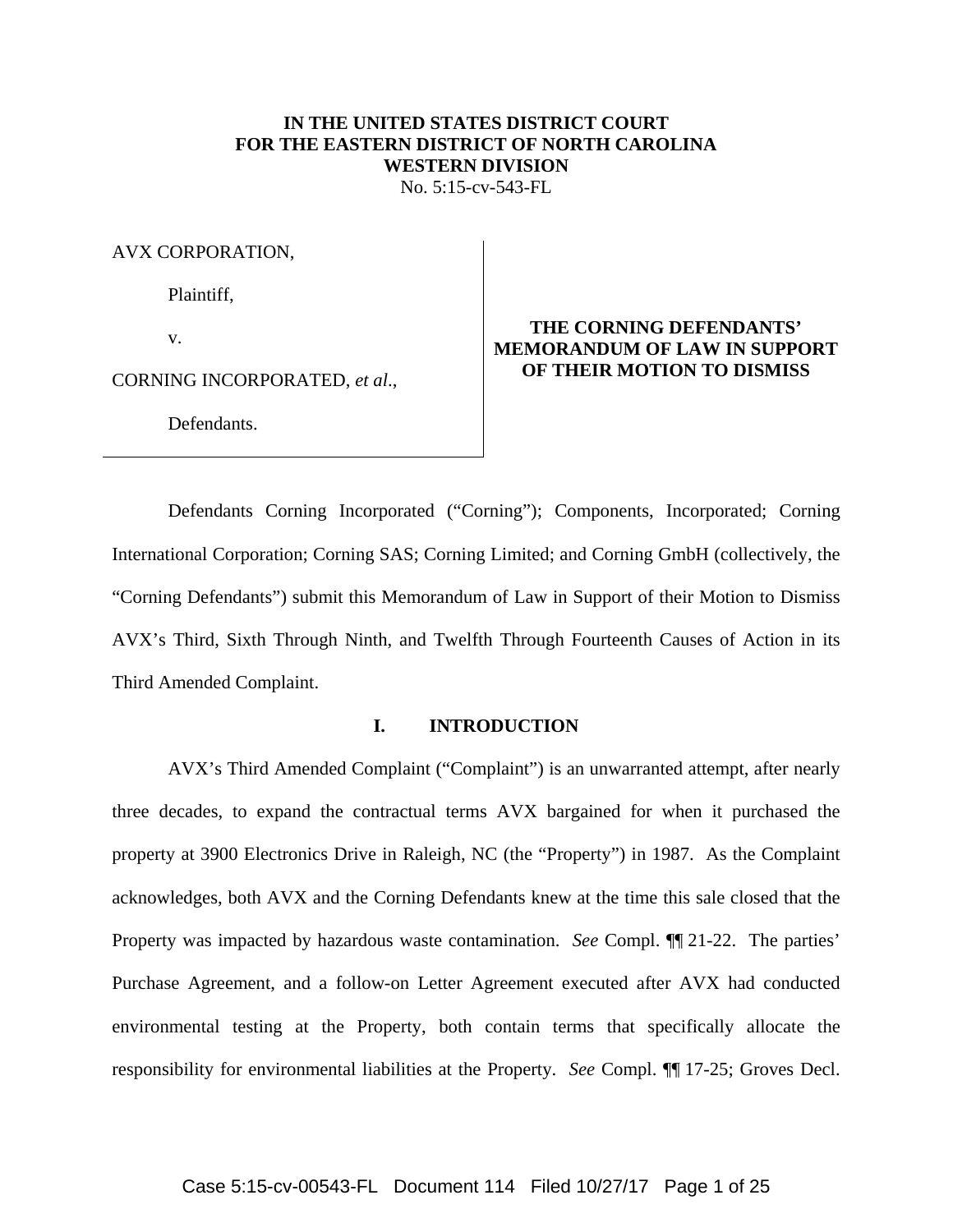Ex. 1 ("Purchase Agreement") ¶¶ 3.1, 3.3, 10, 12.1, 12.3, Groves Decl. Ex. 2 ("Letter Agreement"). In short, the parties' contract acknowledges the presence of TCE contamination at the property, waives any claim that such contamination is itself a breach of contract, sets the level of remediation required of Corning (namely, those "remedial measures required by law or regulation"), and allocates liabilities arising out of environmental matters (with the Corning Defendants retaining liability for pre-existing contamination and AVX assuming liability for future contamination or adverse effects on past contamination caused by AVX's actions). *Id.*

Despite this contractual allocation of liabilities, AVX now seeks to recover *in tort* from the Corning Defendants both for the fact of pre-sale contamination and for an alleged failure to appropriately remediate contamination. *See* Compl. ¶¶ 140-68, 181-205. In so doing, AVX also seeks additional remedies that a contract claim could not achieve, asking this Court to award punitive and treble damages, diminution in property value, and lost profits. Compl. ¶¶ 144- 47, 153-56, 160, 166-68, 185-86, 199-202, 205. This Court should reject AVX's attempt to plead around its contract with the Corning Defendants. North Carolina's economic loss doctrine provides that if the subject of a tort action is also the subject of a contractual agreement between the parties, the allocation of risks and liabilities in the contract—rather than tort law—governs the parties' rights as against each other. *See Severn Peanut Co. v. Indus. Fumigant Co.*, 807 F.3d 88, 94-95 (4th Cir. 2015). That is precisely the situation here. Moreover, even if AVX's tort claims survived the economic loss doctrine (and they do not), they are barred by their respective statutes of limitations. *See* N.C.G.S. §§ 1-52, 75-16.2; *CTS Corp. v. Mills Gap Rd. Assocs.*, No. 1:10CV156, 2011 WL 2118978, at \*1 (W.D.N.C. Jan. 26, 2011).

AVX's breach of contract claim fares no better. While AVX pleads in conclusory fashion that Corning breached its contractual obligation to "effect all remedial measures required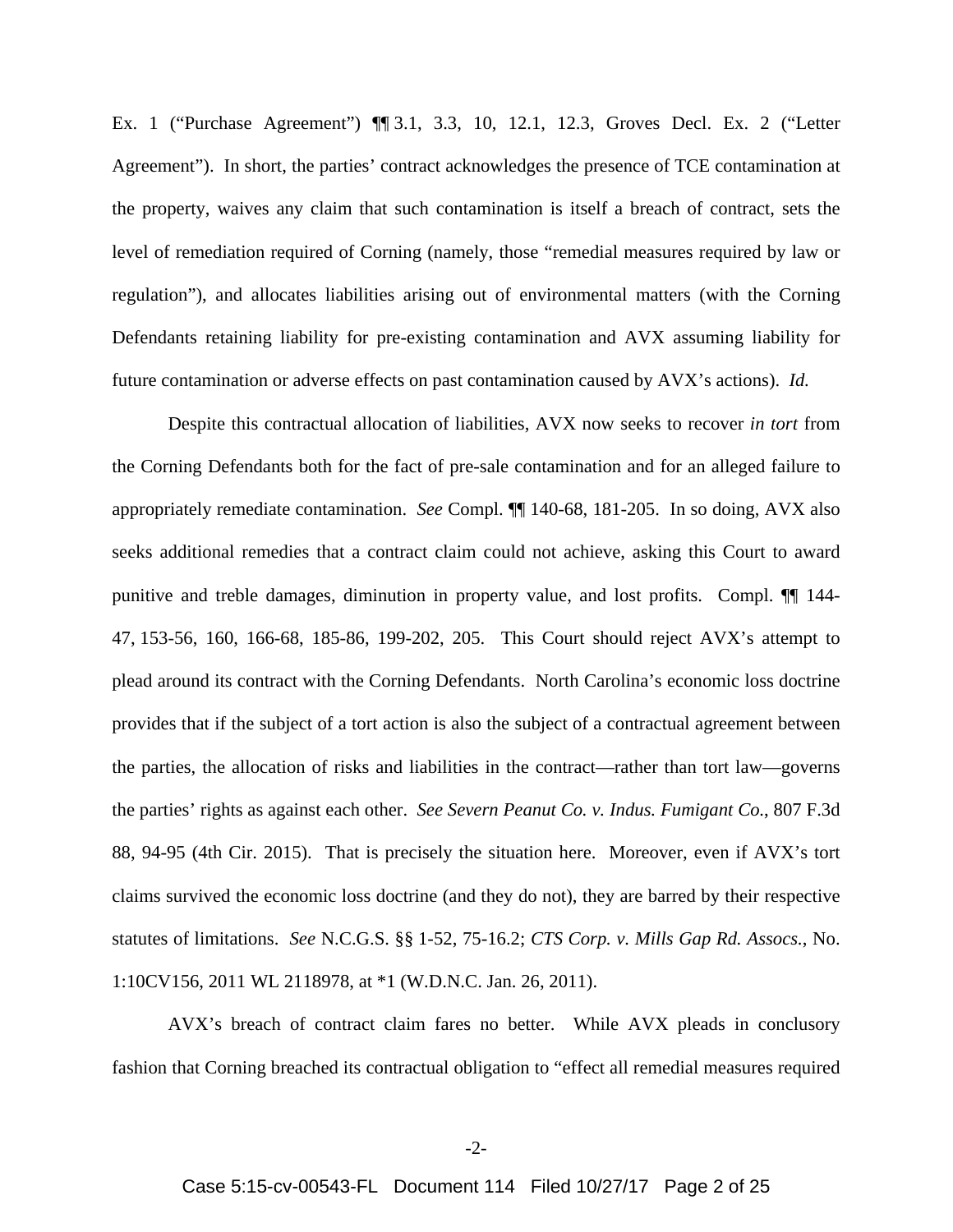by law or regulation" by failing "to pursue assessment and remediation of the hazardous substances and other constituents it disposed of and released at the property" (Compl.  $\P$  131-32), AVX's own allegations show this is incorrect. Indeed, AVX is forced to acknowledge: (1) Corning began operating a State-approved pump and treat groundwater remediation system at the property in 1992 (and has been leasing property *from AVX* to operate and maintain that system since 1993) (*id.* ¶¶ 64-65, 68; Groves Decl. Ex. 3 (Lease Agreement)); (2) groundwater sampling results have been reported to the North Carolina Department of Environmental Quality ("NCDEQ"), or its predecessors, since at least 1989 (*e.g.*, Compl. ¶¶ 41, 47, 53, 56-57); (3) Corning has retained environmental consultants that have, from the beginning, conducted sampling and other environmental evaluations at the Property and continue to do so today (*e.g.*, *id.* ¶¶ 41, 47, 53, 56-57, 80); and (4) Corning and NCDEQ entered into an Administrative Agreement in 2015 (the "NCDEQ Agreement") that sets a timeline for additional assessment and remediation at the Property, and Corning has submitted a work plan to the State to conduct a remedial investigation consistent with that NCDEQ Agreement. Compl. ¶¶ 83, 85; Groves Decl. Ex. 4 (NCDEQ Agreement). Thus, while AVX may view Corning's remediation efforts as "inadequate," it has not alleged that Corning's remedial measures have failed to comply with law or regulation. To the contrary, Corning is currently operating under an administrative agreement *with the State itself*. The Court should therefore dismiss AVX's breach of contract claim as well, since it fails to plead that Corning has not remediated "as required by law and regulation."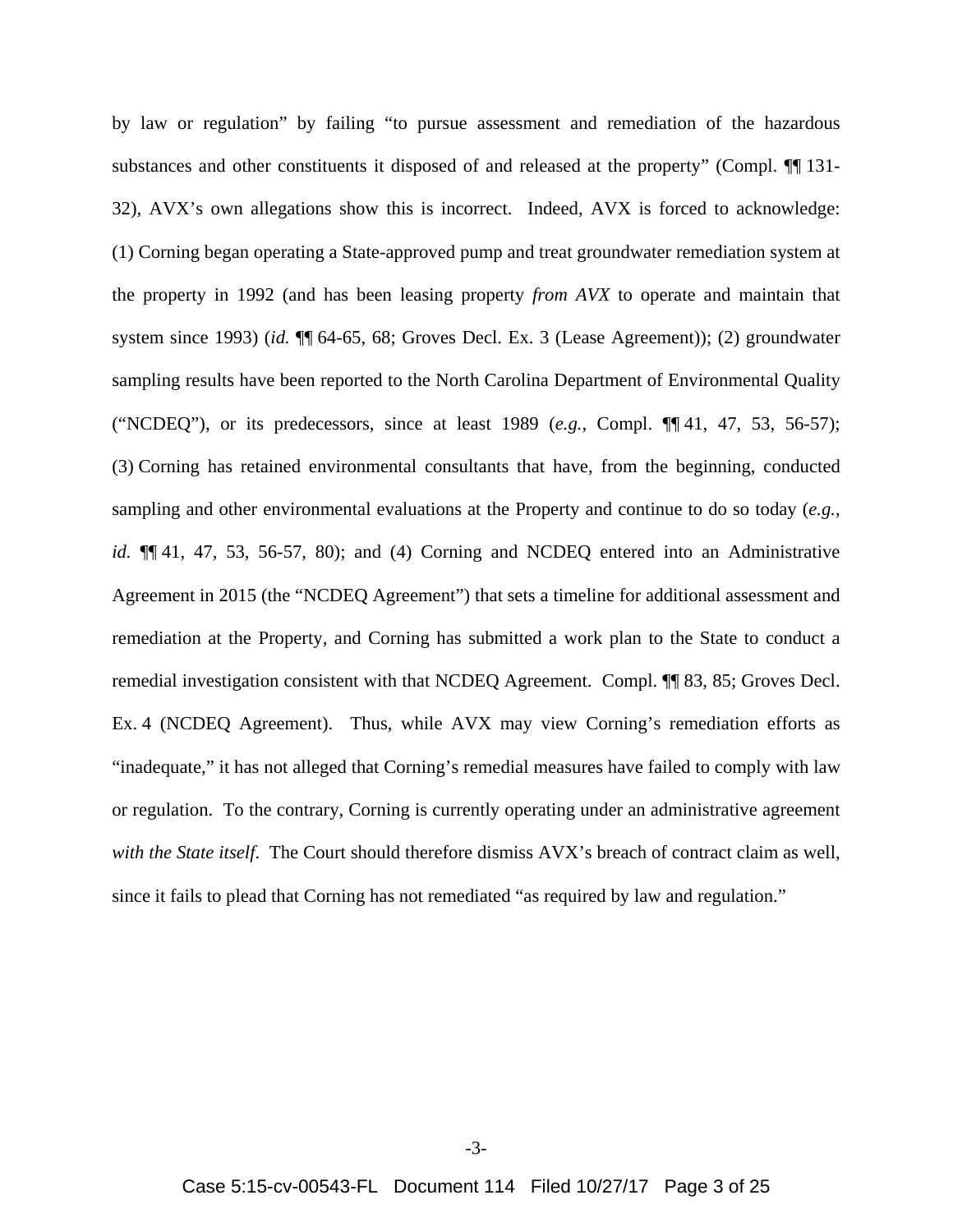#### **II. FACTUAL BACKGROUND**

## **A. The Complaint's Allegations.1**

 $\overline{a}$ 

Corning owned and operated a manufacturing facility at the Property from approximately 1962 to 1987 as part of its capacitor business. Compl. ¶ 12. In 1987, AVX purchased the Property, along with numerous other assets related to Corning's capacitor business, from the Corning Defendants. *Id.* 17; *see generally* Purchase Agreement.<sup>2</sup> This sale was governed by the Purchase Agreement, as supplemented by an Amendment and a Letter Agreement executed after AVX conducted an environmental investigation at the Property. Compl. ¶¶ 17-26.

At the time the sale closed, AVX was aware of contamination at the Property, including in the vicinity of a dry well near a chemical storage building on the Property. *Id.* ¶ 18; Letter Agreement, Schedule A. Under the terms of the Purchase Agreement, the Corning Defendants retained liability for "violations of environmental health and safety laws," but only to the extent that (1) such violations "existed, or are based on conditions that existed, prior to the Closing Date," and (2) "such violations are not attributable to or otherwise adversely affected by [AVX's] actions." Compl. 18; Purchase Agreement 13.3(d). In the Letter Agreement, prepared after AVX undertook an environmental audit of the Property, Corning also agreed to

<sup>&</sup>lt;sup>1</sup> Consistent with the standard of review on a motion to dismiss under Rule  $12(b)(6)$ , the Corning Defendants treat the facts alleged in the Complaint as true for purposes of this motion. *See, e.g.*, *Barrett v. USA-Soc. Sec.*, No. 5:10-CV-469-BO, 2013 WL 12113183, at \*1 (E.D.N.C. Feb. 20, 2013). The Corning Defendants do not admit the truth of those allegations. In some cases, the allegations are blatantly false and misleading, and Corning reserves the right to challenge them.

<sup>&</sup>lt;sup>2</sup> The Complaint relies on and references the Purchase Agreement and Letter Agreement pursuant to which AVX purchased the Property from Corning, the 1993 Lease between Corning and AVX, and other documents. Accordingly, this Court may consider these documents without converting the Corning Defendants' motion to dismiss to a motion for summary judgment. *Staten v. Tekelec*, No. 5:09-cv-434-FL, 2010 WL 3835127, at \*3 (E.D.N.C. Aug. 10, 2010); *In re FAC Realty Secs. Litig.*, 990 F. Supp. 416, 419-20 (E.D.N.C. 1997).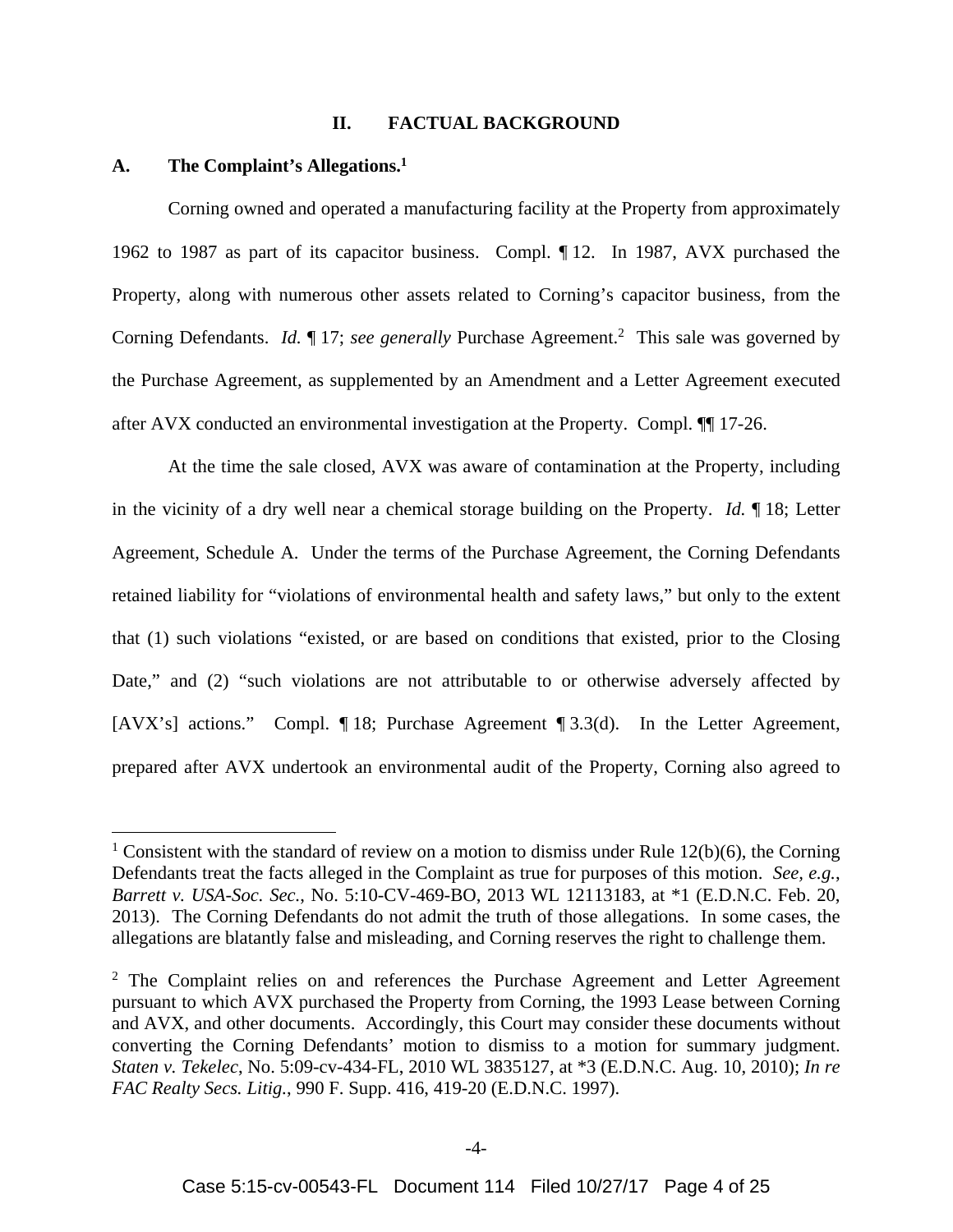"effect all remedial measures required by law or regulation" in connection with the contamination in the vicinity of the dry well. Compl.  $\P$ [121-22, 25; Letter Agreement  $\P$ 2 & Schedule A. Beyond those remedial measures required by law, Corning agreed to effect "further remedial measures" only to the extent agreed with AVX, and neither AVX nor Corning was required to agree to such further remedial measures. Letter Agreement ¶ 2. AVX, on the other hand, assumed *all liabilities* arising out of any "occurrence relating to the Capacitor Business<sup>3</sup> on or after the Closing Date." Purchase Agreement ¶ 3.1(a).

To remediate impacts in the area in the vicinity the dry well, in the years following the sale, Corning's environmental consultant:

- began installing groundwater monitoring wells in January 1989 (Compl.  $\P$  41);
- excavated more than five hundred tons of contaminated soil in May 1989 (*id.*   $\P$  49);
- evaluated potential remedial technologies (*id.* ¶ 55);
- constructed and tested nine additional groundwater monitoring wells in April 1991, along with three additional wells that were used for an aquifer pumping and recovery test (*id.* ¶ 56 and Groves Decl. Ex. 5 (AVX004177 at '4184));
- tested surface water on the site in April 1991 (Compl. ¶ 56 and Groves Decl. Ex. 5 (AVX004177 at '4184));
- provided the State with ongoing reporting (Compl.  $\P$  $[42, 47, 50, 53, 63, 66)$ ;
- designed a detailed Remedial Action Plan submitted to the State in September 1991 (*Id.* ¶ 63 and Groves Decl. Ex. 6 (AVX015051));
- received approval from the North Carolina Department of Environment, Health, and Natural Resources ("NCDEHNR") for a pump and treat groundwater system in January 1992 (Groves Decl. Ex. 7 (CorningDef-009538 (cited in Compl. ¶ 64) ("[NCDEQ's] Mr. Jay Zimmerman indicated that it was his understanding that verbal approval was granted on November 7, 1991 to initiate the development and

1

<sup>&</sup>lt;sup>3</sup> The Purchase Agreement defined the term "Capacitor Business" to include operations at the Property. *See* Purchase Agreement ¶ 1.9.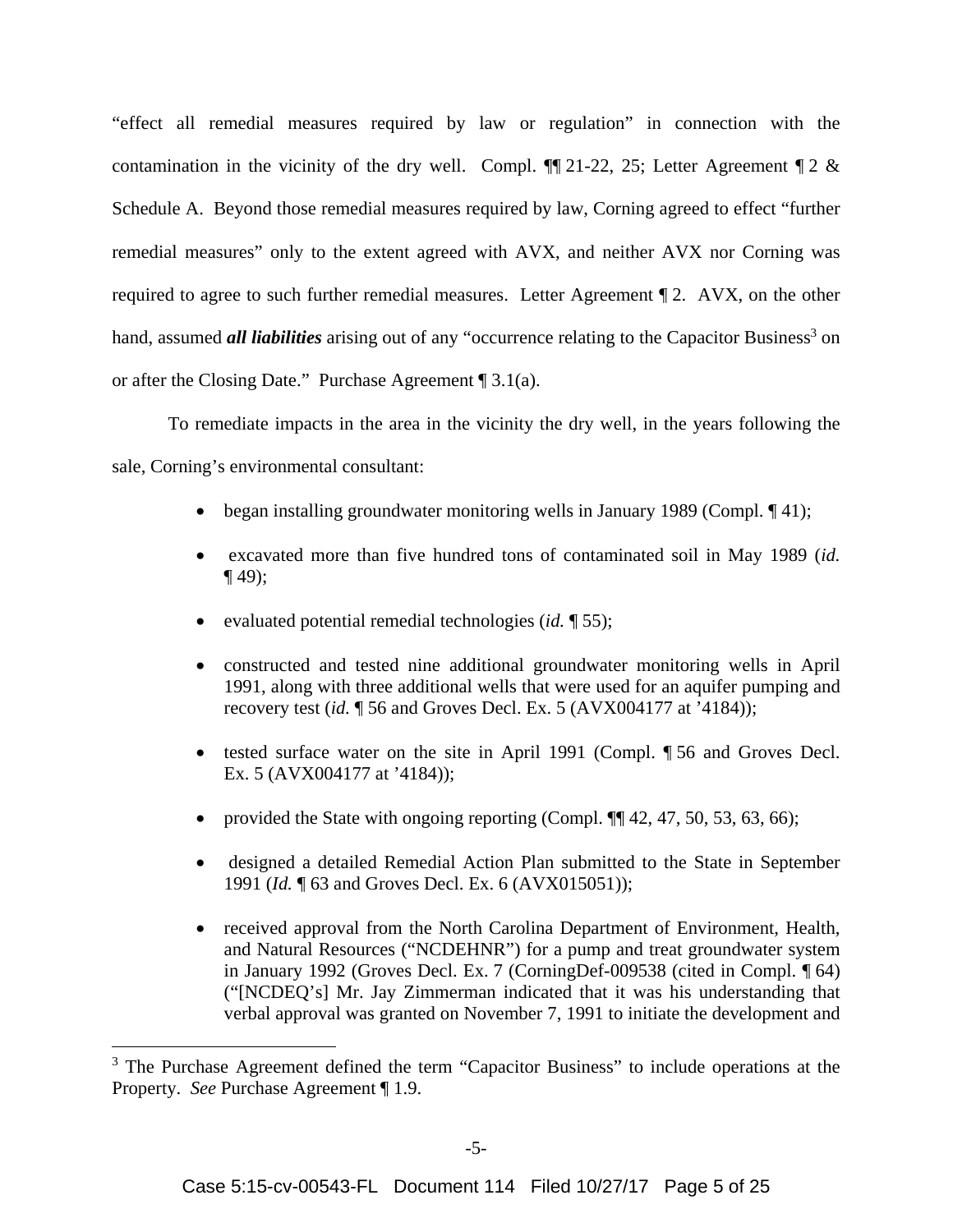implementation of the corrective action system. To avoid further confusion, however, *your system is considered acceptable* ….")); and

• constructed and began operating the pump and treat system in Fall  $1992<sup>4</sup>$  (Compl. ¶¶ 65-66).

Beginning in 1993, Corning leased an 11-acre parcel on the Property from AVX to operate and maintain the State-approved pump-and-treat system. *Id.* ¶ 68. AVX does not, and cannot, allege that any regulatory body has ever asserted that this pump-and-treat system was inappropriate or ineffective. Nor has AVX alleged that it ever complained about Corning Incorporated's remediation efforts at the Property for more than two decades following the sale (although it now alleges—29 years after the sale—that Corning's remedial efforts have always been inadequate).

On October 8, 2015, before this lawsuit commenced, Corning and the Division of Waste Management of NCDEQ finalized and entered into the NCDEQ Agreement under the Registered Environmental Consultant Program ("REC Program"), pursuant to which Corning agreed to assess and remediate contamination emanating from the vicinity of the dry well within a defined timeline.<sup>5</sup> *Id.*  $\parallel$  83. The NCDEQ Agreement includes a timeline for completion of remedial

1

<sup>&</sup>lt;sup>4</sup> The Complaint fails to mention the state regulatory authorities approved this pump-and-treat system as part of a Corrective Action Plan, but it is evident in documents the Complaint relies upon and cites. *See* Groves Decl. Exs. 3 (March 8, 1993 Lease Agreement between AVX and Corning, acknowledging "Corning has received approval from the State of North Carolina of a corrective action plan relating to the remediation of certain environmental matter predating Corning's sale of the Raleigh Plant to AVX"), 7 (CorningDef-009538 (cited in Compl. ¶ 64) ("To avoid further confusion, however, *your system is considered acceptable* ….")).

<sup>&</sup>lt;sup>5</sup> AVX complains the NCDEQ Agreement does not cover the entirety of the Property (Compl. ¶ 83), however the agreement is clear Corning must assess and remediate not only contamination in the 11-acre outparcel, but also "any other area or property to which the contamination from [the vicinity of the dry well] has come to be located." Groves Decl. Ex. 4 (NCDEQ Agreement) (cited in Compl. ¶ 83) ¶ 1. Moreover, the parties' agreement requires only those remedial measures "required by law or regulation," and AVX does not and cannot allege NCDEQ or any other regulatory body has ever issued any notice of violation or instituted any enforcement action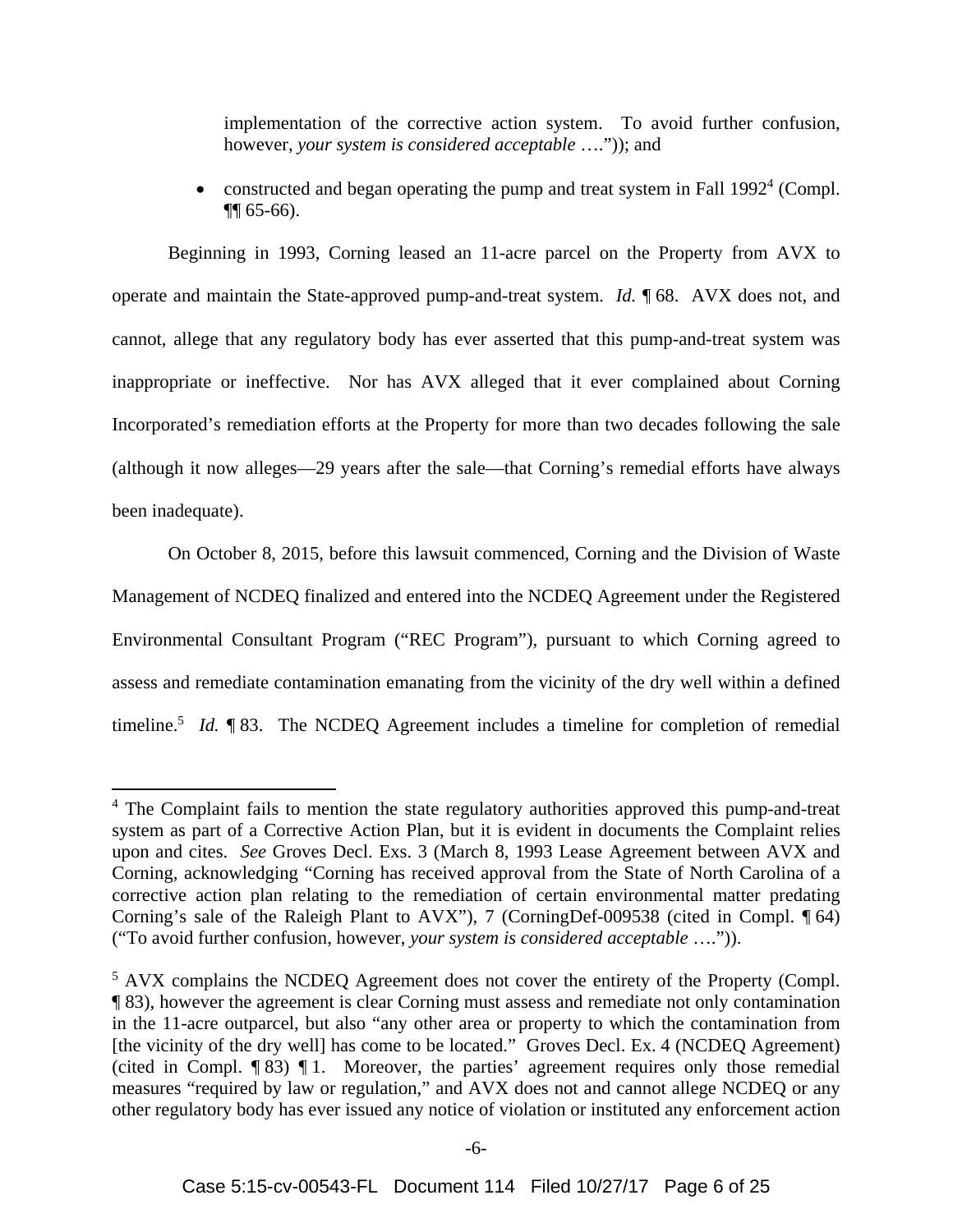investigation, the initiation of responsive groundwater remedial action, and the completion of a remedial action consistent with regulatory standards for wastes, soils, surface water and sediments. NCDEQ Agreement *[HII]*. It further provides that Corning will submit quarterly status reports to NCDEQ and comply with certain other monitoring and reporting obligations. *Id.*  $\P\P$  III-IV. Under the terms of the NCDEQ Agreement, this remedial investigation is to be completed by October 2018; groundwater remedial action is to be commenced no later than October 2020; and remedial actions consistent with regulatory standards for wastes, soils, surface water, and sediments are to be completed by October 2022. *Id*. ¶ III. AVX does not, and cannot, allege Corning is failing to comply with the NCDEQ Agreement.

AVX instituted this lawsuit on October 15, 2015, after AVX's attempt to sell the Property for use as the location of a new public high school failed. *See* Compl. ¶ 81. AVX alleges the NCDEQ Agreement is "wholly inadequate"; complains that the timeline in the NCDEQ Agreement is too long (*Id.* 183); and brings claims under CERCLA, for declaratory and injunctive relief, and for breach of contract. Moreover, despite the contractual agreement between the Corning Defendants and AVX specifically allocating liabilities for environmental issues at the Property, AVX also asserts that it is entitled to recover under various tort theories, including negligence, negligence per se, negligent misrepresentation, unfair trade practices, trespass, and nuisance.

 $\overline{a}$ 

against Corning regarding any area of the Property outside of that covered by the NCDEQ Agreement.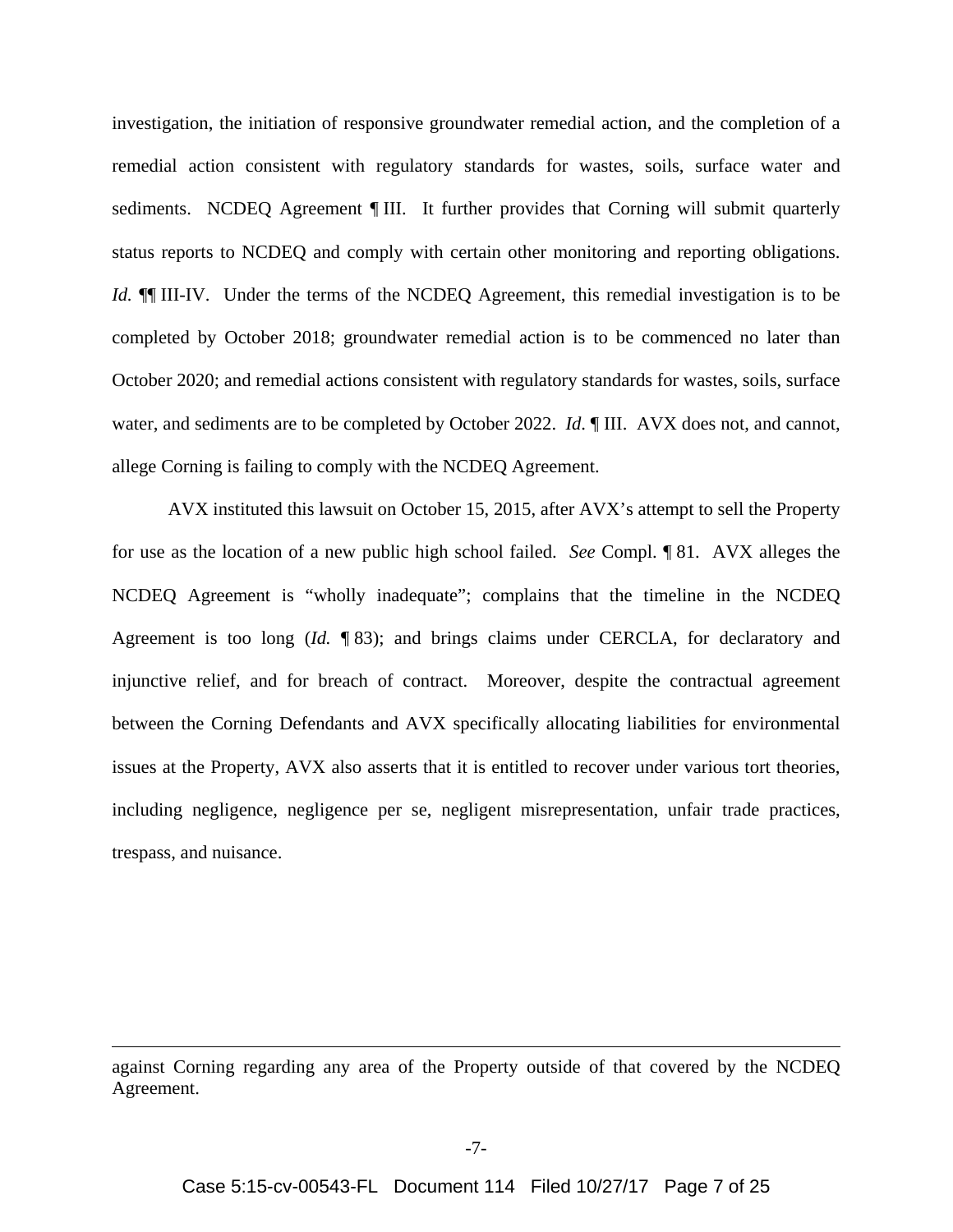#### **III. APPLICABLE LEGAL STANDARDS**

## **A. Rule 12(b)(6)**

Rule 12(b)(6) of the Federal Rules of Civil Procedure requires dismissal when the complaint fails to set forth sufficient factual allegations that "raise a right to relief above the speculative level." *Bell Atl. Corp. v. Twombly*, 550 U.S. 544, 555 (2007). This requires that the complaint make "more than an unadorned, the-defendant-unlawfully-harmed-me accusation." *Ashcroft v. Iqbal*, 556 U.S. 662, 678 (2009) (citation omitted). To survive a motion to dismiss, the complaint must offer more than "labels and conclusions," "formulaic recitation[s] of the elements of a cause of action," and "naked assertion[s] devoid of further factual enhancement." *Id*. (quoting *Twombly*, 550 U.S. at 555, 557). Rather, the complaint must demonstrate a "plausible"—not merely "conceivable"—right to relief. *See Twombly*, 550 U.S. at 570. A court may grant a motion to dismiss premised on an affirmative defense, such as the statute of limitations, "if the face of the complaint includes all necessary facts for the defense to prevail." *Leichling v. Honeywell Int'l, Inc.*, 842 F.3d 848, 850-51 (4th Cir. 2016).

#### **IV. ARGUMENT**

## **A. The Economic Loss Rule Bars AVX's Tort Claims.**

North Carolina law has long recognized an "economic loss rule that limits a contracting party's ability to recover in tort." *Silicon Knights, Inc. v. Epic Games, Inc.*, No. 5:07-CV-274-D, 2011 WL 1134453, at \*4 (E.D.N.C. Jan. 25, 2011). This rule "provides that, in general, a breach of contract claim will not support the assertion of tort claims as well." *Id.* (collecting cases); *see also Severn Peanut*, 807 F.3d at 94 ("More specifically, it 'prohibits recovery for purely economic loss in tort when a contract … operates to allocate risk.'") (quoting *Kelly v. Ga.-Pac. LLC*, 671 F. Supp. 2d 785, 791 (E.D.N.C. 2009)). The economic loss rule thus "encourages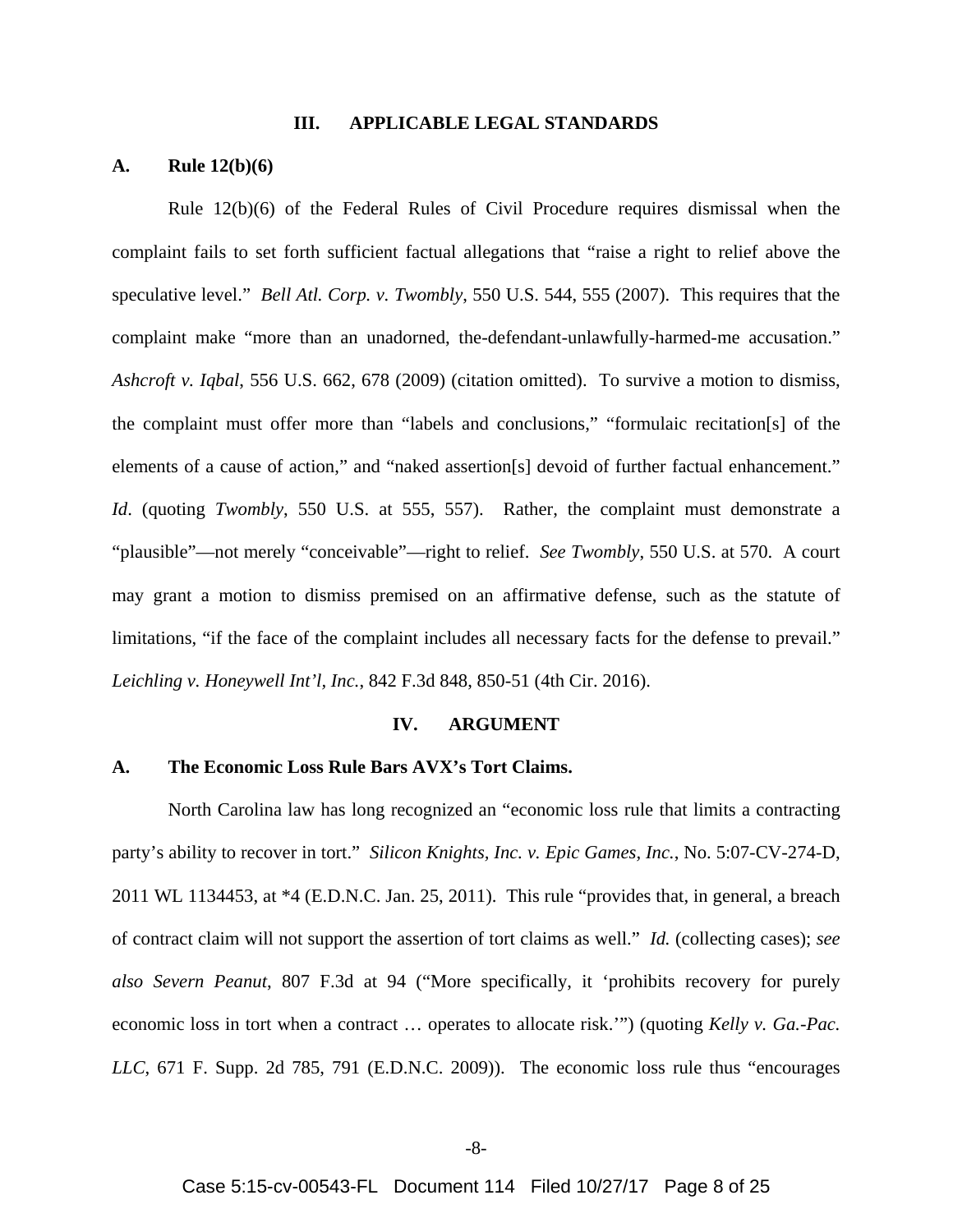contracting parties to allocate risks for economic loss themselves," recognizing that contracting parties have the "best opportunity to bargain for coverage of that risk." *Severn Peanut*, 807 F.3d at 94-95 (quoting *Lord v. Customized Consulting Specialty, Inc.*, 182 N.C. App. 635, 639, 643 S.E.2d 28, 30 (2007)); *see also FDIC v. Mingo Tribal Pres. Trust*, 2015 WL 1646751, at \*2 (W.D.N.C. Apr. 14, 2015) ("The very purpose of a contract is to allow parties to determine, allocate, and mitigate perceived risks. Where the parties do so, it is inappropriate to inject the uncertainty of punitive damage awards.") (citations omitted).

The economic loss rule, developed in the context of product liability actions, is "based upon broad principles." *Severn Peanut*, 807 F.3d at 94. The Fourth Circuit has repeatedly applied the economic loss rule outside the products liability context when the underlying dispute is the subject of a contract between the parties. For example, in *Severn Peanut*, where the parties had entered into a contract for pest control services, the Fourth Circuit applied the doctrine to bar the plaintiff's claim that defendant negligently breached its duty to apply pesticides consistent with their labeling. *Id.* Similarly, in *Strum v. Exxon Co.*, the Fourth Circuit held that the doctrine barred plaintiff's gross negligence claim based on Exxon's alleged failure to comply with state environmental regulations since the parties had contracted for the removal of gasoline storage tanks on the plaintiff's property and the gross negligence claim "ar[ose] out of Exxon's performance on the contract." *Strum v. Exxon Co.*, 15 F.3d 327, 332-33 (4th Cir. 1994); *see also Broussard v. Meineke Disc. Muffler Shops, Inc.*, 155 F.3d 331, 347 (4th Cir. 1998) (barring various tort claims arising out of a dispute regarding franchising agreements).

One would be hard-pressed to find a case more apt for application of the economic loss rule than this case. When AVX purchased the Property, it executed a contract that acknowledges the presence of contaminants at the Property; expressly waives any contention that contamination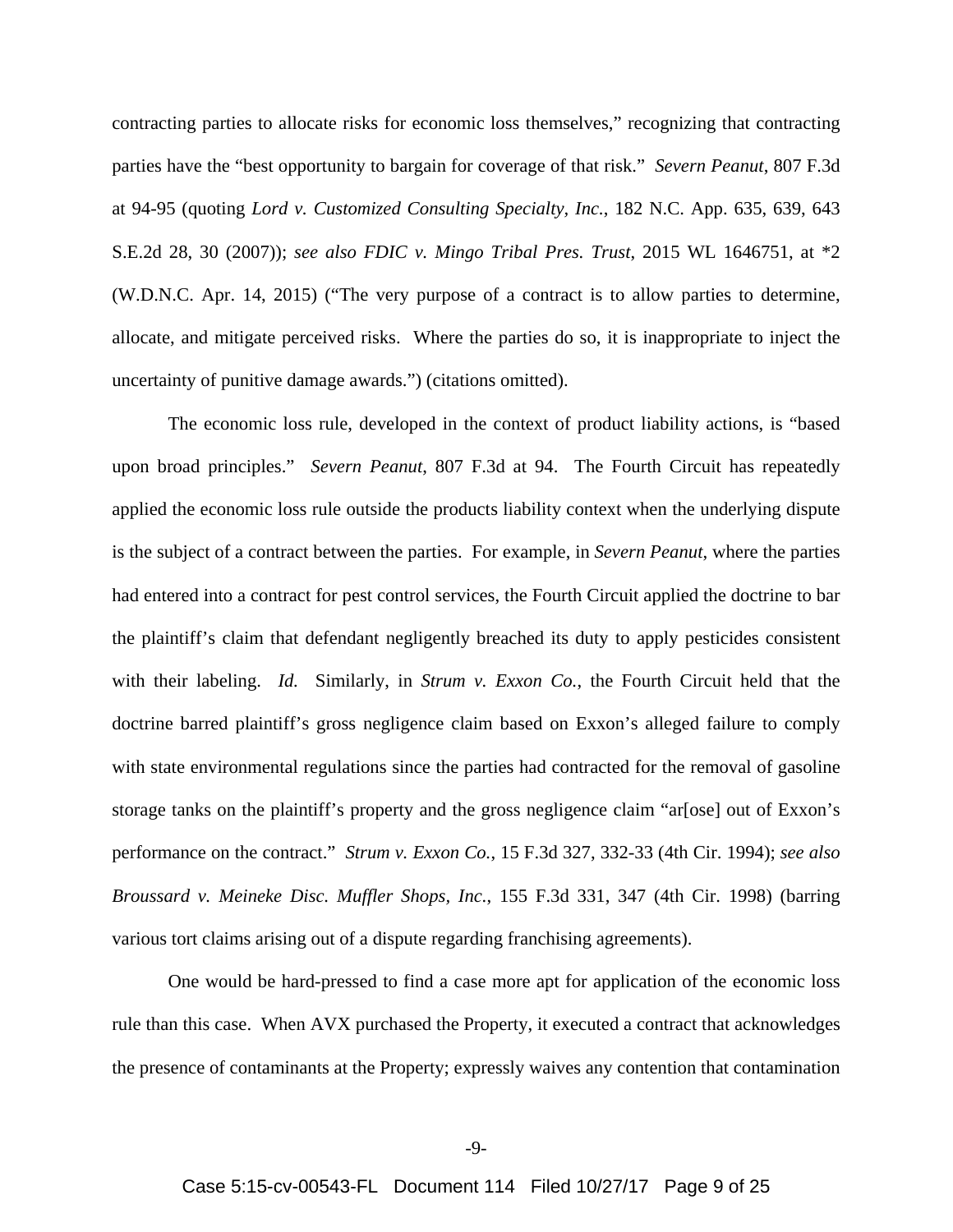at the Property constitutes a breach of the Corning Defendants' contractual representations; disclaims any representation by Corning regarding the value, condition, or merchantability of the Property; allocates liability for environmental issues; and requires remedial measures consistent with law and regulation. Compl.  $\P\P$  17-26; Purchase Agreement  $\P\P$  3.1(d), 3.3(d), 7.22, 7.23, 12.1, 12.3; Letter Agreement ¶¶ 1-3.

Yet AVX now seeks, in each of its *tort* claims, to recover from the Corning Defendants for contaminating the Property (the very contamination AVX acknowledged in the Letter Agreement) and for failing to "adequately" remediate that contamination (the remediation that the contract governs). Compl. ¶¶ 142, 152-53, 158, 162-65, 182, 189-94. That is, each of AVX's tort claims is based on the very same subject matter as AVX's contract with the Corning Defendants. Moreover, AVX seeks to recover damages under its tort theories—including punitive damages, treble damages, and lost profits from the failed sale (despite the Purchase Agreement's express warranty disclaimer regarding the Property)—that it did not bargain for in its contract. *See, e.g.*, Compl. ¶¶ 185-86. This is utterly inconsistent with the economic loss rule, which is intended to allow parties to contract for a defined allocation of risks and liabilities without the uncertainties inherent in tort remedies. As the Fourth Circuit has noted, "[i]f [a defendant] has failed to fulfill its contractual obligations, the remedy is contract damages, not the blank check afforded to juries when they are authorized to return a punitive award." *Broussard*, 155 F.3d at 347; *see also PCS Phosphate Co. v. Norfolk S. Corp.*, 559 F.3d 212, 224 (2009) ("North Carolina law … does not permit a party to transmute a breach of contract claim into a tort or UDTPA claim for extraordinary damages because awarding punitive or treble damages would destroy the parties' bargain and force the defendant to bear a risk it never took on."); *Mecklenburg Cty. v. Nortel Gov't Sols. Inc.*, 2008 WL 906319, at \*5 (W.D.N.C. Apr. 1, 2008)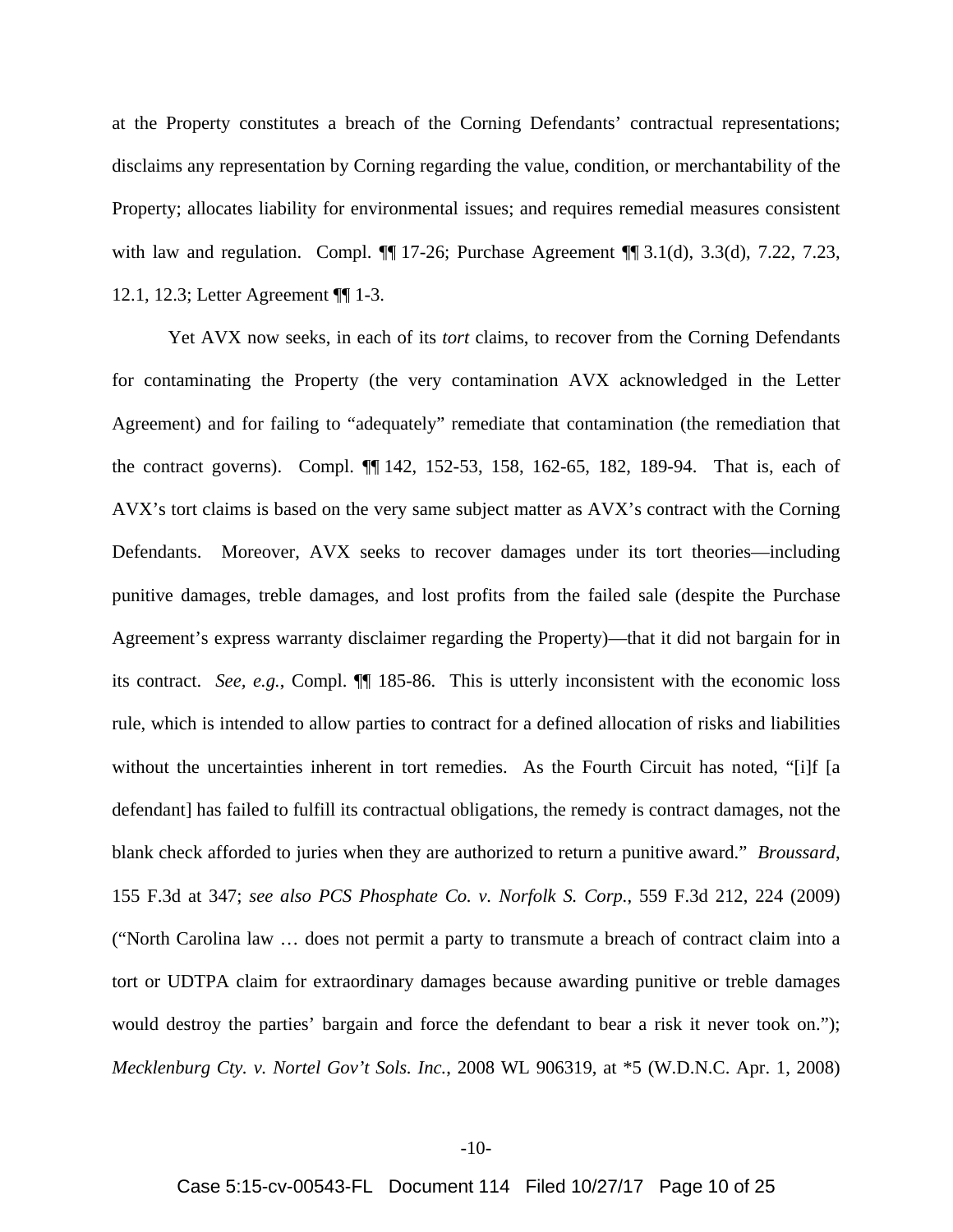("The introduction of punitive damages into this contract centered litigation would only undermine the ability of parties to minimize future risk.").

This is not a case in which the "independent tort" exception to the economic loss rule could apply. Any supposed "independent tort" must be "identifiable and must have some aggravating element such as malice or recklessness before any punitive damages may be recovered." *Deltacom, Inc. v. Budget Telecom, Inc.*, No. 5:10-CV-38-FL, 2011 WL 2036676, at \*3 (E.D.N.C. May 22, 2011) (Flanagan, J.) (citation omitted). An alleged tort is not "separately identifiable" where it arises out of "performance of the contract, not out of distinct circumstances." *Id.*; *see also Broussard*, 155 F.3d at 347 (it is "unlikely that an independent tort could arise in the course of contractual performance, since those sorts of claims are most appropriately addressed by asking simply whether a party adequately fulfilled its contractual obligations") (quoting *Strum*, 15 F.3d at 333).

Notably, even an intentional breach of contract will not support the "substantial aggravating circumstances" required for an independent tort. *Forest2Market, Inc. v. Arcogent, Inc.*, 2016 WL 56279, at \*3 (N.C. Sup. Ct., Meck. Cty. Bus. Ct. 2016) ("[A] tort action does not lie against a party to a contract who simply fails to properly perform the terms of the contract, even if that failure to properly perform was due to the negligent or intentional conduct of that party, when the injury resulting from the breach is damage to the subject matter of the contract."); *Di Sciullo v. Griggs & Co. Homes, Inc.*, No. 2:14-CV-18-FL, 2015 WL 6393813, at \*9 (E.D.N.C. Oct. 22, 2015) (Flanagan, J.) (plaintiffs' allegations of actual fraud did not constitute "substantial aggravating circumstances" when based on the subject of the parties' contract); *see also Strum*, 15 F.3d at 331 (noting the independent tort exception "has been carefully circumscribed by state law").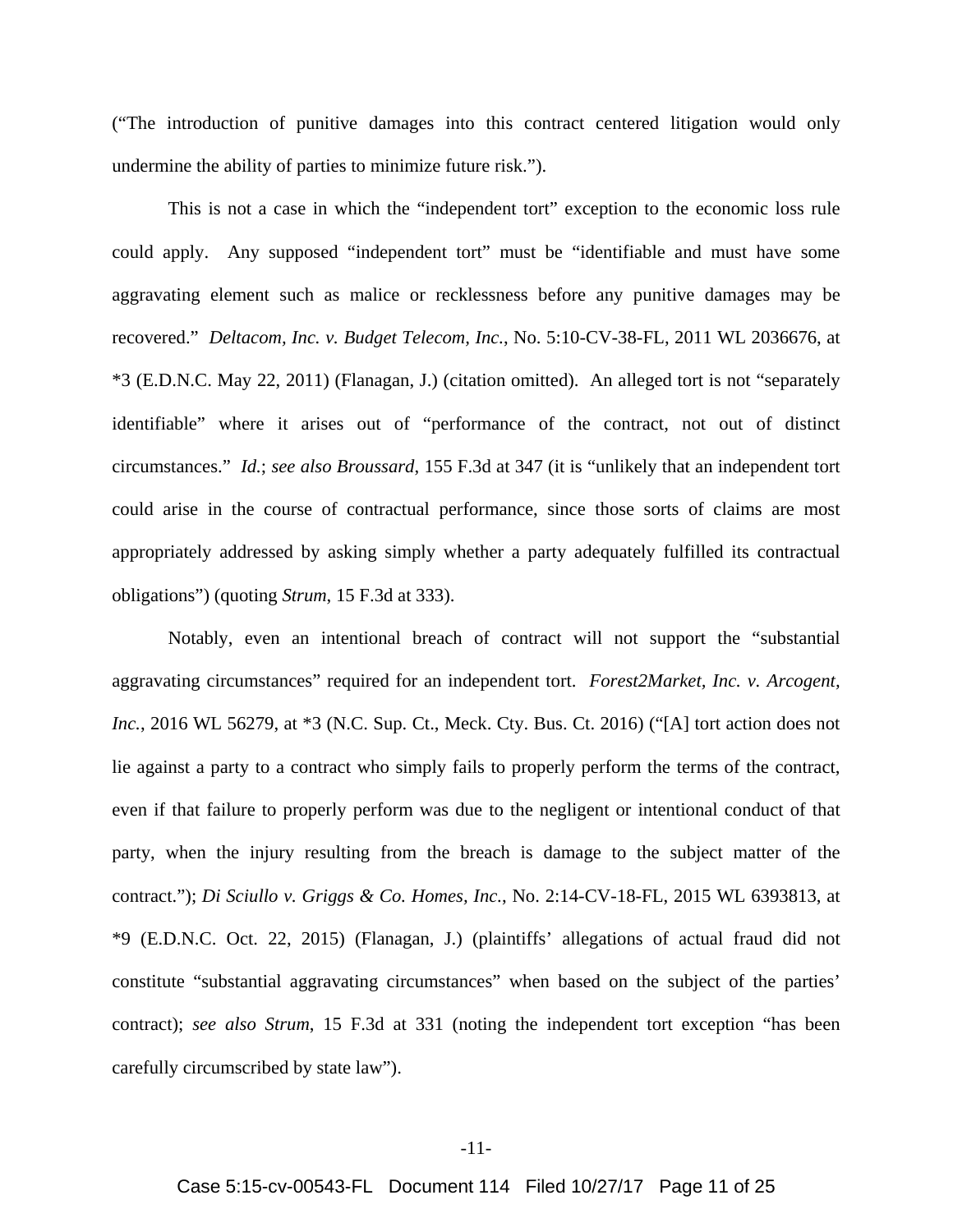Similarly, a party cannot plead around the economic loss rule by alleging the defendant made fraudulent misrepresentations during or regarding its contractual performance. For example, in *Nortel*, the court rejected the argument that plaintiff's UDTPA, fraud, and negligent misrepresentation claims could survive the economic loss rule because—although the plaintiff alleged fraud and misrepresentations by the defendant—the alleged misrepresentations related to the defendant's performance of the contract. *Nortel*, 2008 WL 906319, at \*5. Similarly, in *Di Sciullo*, this Court applied the economic loss rule to bar fraud and unfair trade practices claims even though the plaintiff alleged that the defendants made fraudulent misrepresentations about its procedures for paying subcontractors and its retention of a deposit, since both arose out of the defendants' performance under the parties' contract. *Di Sciullo*, 2015 WL 6393813, at \*10.

Here, each of AVX's tort claims is premised entirely on the very contamination the parties' contract addressed, alleged deficiencies in Corning's remedial efforts pursuant to the contract, and—in the case of the UDTPA and negligent misrepresentation claims—alleged misrepresentations Corning made during and regarding its performance of the remediation under the contract. Therefore, the economic loss rule bars each of these claims.

Even a cursory review of AVX's negligence, negligence *per se*, trespass, and nuisance claims shows that they are based on the same contamination and remediation that are the subject of the parties' contract. Specifically, AVX's negligence claim is based on the Corning Defendants' alleged failure of "assessment and remediation of environmental conditions at the property" (Compl. ¶¶ 141-42); its negligence *per se* claim is based on the Corning Defendants allegedly "releasing TCE and other constituents into the environment" and failing to remediate environmental impacts at the Property (Compl. ¶¶ 152-53); its nuisance claim is based the Corning Defendants' alleged "releases of TCE and other constituents" at the Property and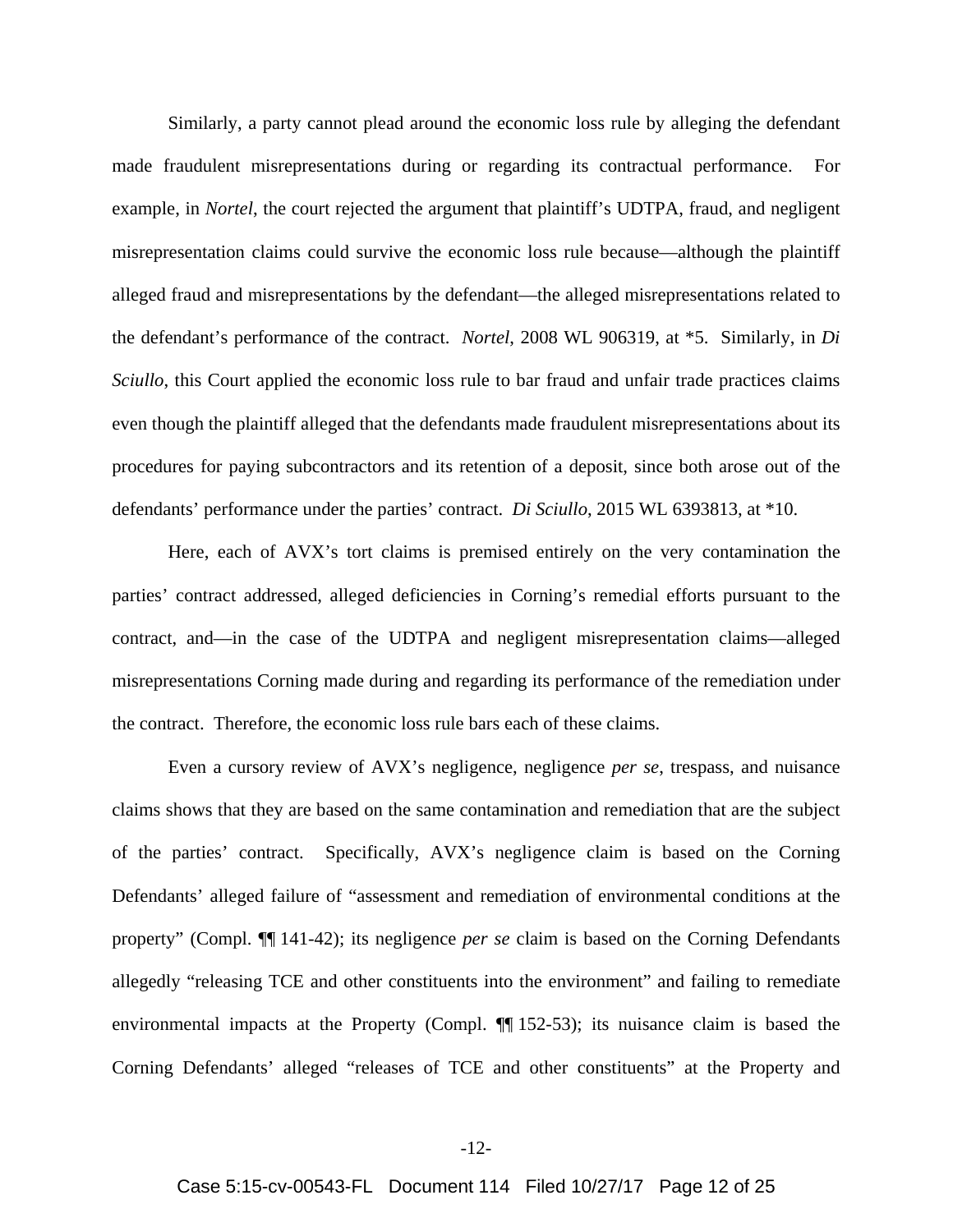"failure to assess and remediate" (Compl. ¶¶ 158); and its trespass claim is based on the Corning Defendants allegedly "releas[ing] hazardous substances and other constituents" at the Property and "fail[ing] to pursue adequate assessment and remediation" (Compl. ¶¶ 162, 165). These allegations are not in any way "independent" of the parties' contract. They are based on the very environmental contamination and remediation the contract addresses. Accordingly, these tort claims are barred by the economic loss rule, and should be dismissed with prejudice.

AVX's new tort claims for negligent misrepresentation and violation of the UDTPA also rely on allegations regarding the contamination and alleged deficiencies in Corning's remediation, but seek to avoid the economic loss rule by manufacturing alleged falsehoods and misrepresentations by Corning. These alleged misrepresentations, however, also relate entirely to the subject of the parties' contract and Corning's performance thereunder. The negligent misrepresentation claim alleges Corning "misrepresented" it "would clean up the contamination immediately," misrepresented it was "diligently pursuing the cleanup," ran its remediation system "only at a very minimal level to give the outward appearance" the system was still working "while Corning sought eligibility under the REC Program," and misrepresented "that Corning was eligible for the REC Program." Compl. ¶¶ 189-92. All of these alleged misrepresentations relate entirely to the contamination at the Property or Corning's remediation thereof. Thus, even accepting as true that such misrepresentations were made (and they were not), they were made in the course of Corning's performance under the contract, and are therefore not independent of AVX's breach of contract claim. *See Nortel*, 2008 WL 906319, at \*5 ("Although the County argues Nortel was negligent and fraudulent in its statements regarding this performance, this position does not change the fact that these statements were directly related to Nortel's performance of essential portions of the contract.").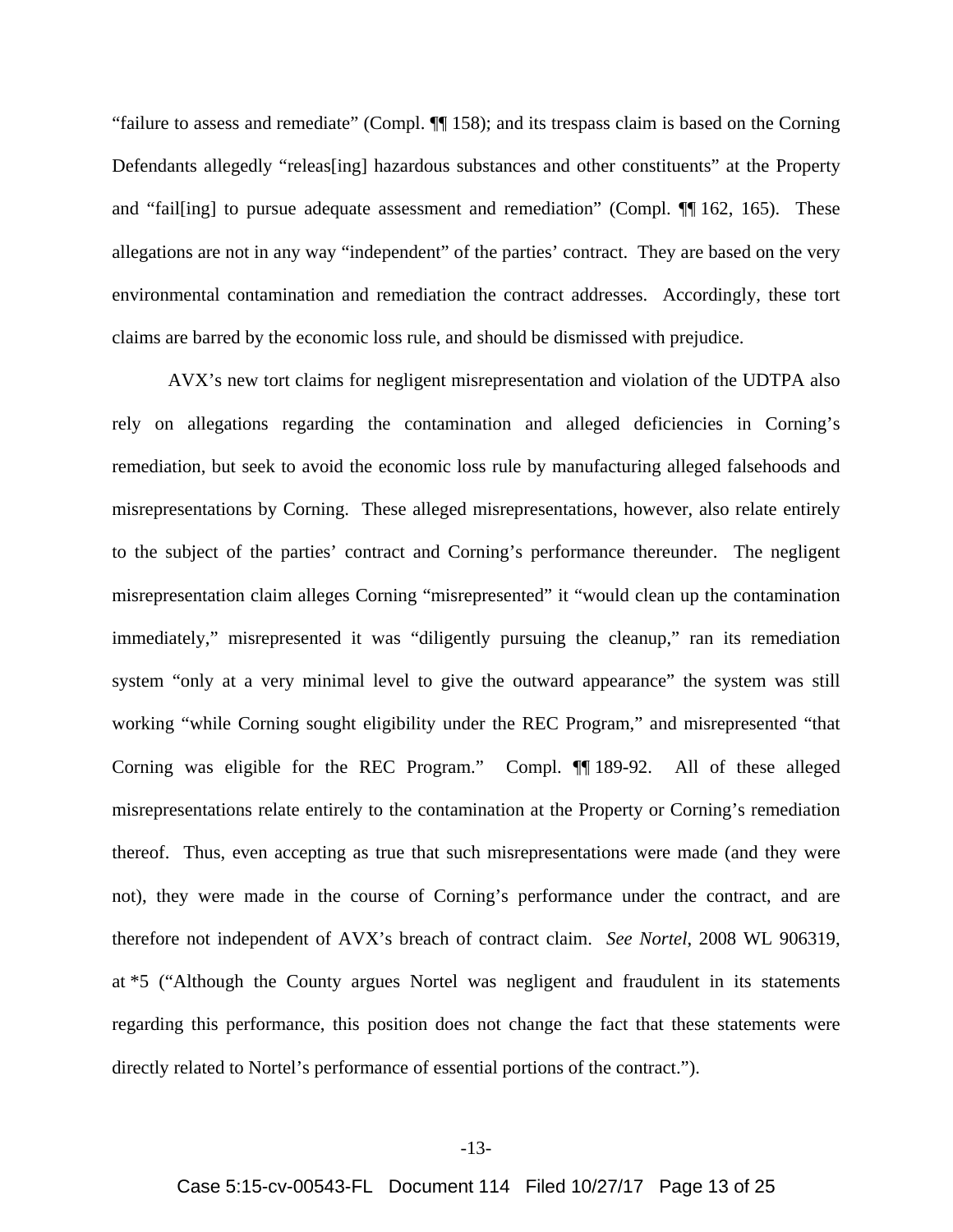The same is true of AVX's new UDTPA claim. It relies on Corning's receipt of a notice of violation relating to the same contamination addressed in the contract, alleged failure to delineate contamination as required by state law, alleged delays in remediation, alleged misrepresentations regarding REC Program eligibility, periods of ceased operation of the remediation system at the property, and failure to pursue certain remedial measures recommended by its consultant. Compl. ¶ 182. Again, each of these allegations relates to the contamination acknowledged in the contract or alleged failures in Corning's remedial measures. Indeed, the only basis AVX alleges for its conclusion that Corning's actions affected commerce (as required for a UDTPA claim) is that Corning "agreed by contract to cleanup contamination and has failed to do so." *Id.* ¶ 184. Thus, like all of AVX's other tort claims, its UDTPA claim is barred by the economic loss rule.

AVX raised several arguments in prior briefing in an attempt to avoid the economic loss rule. Each is without merit. First, AVX may not avoid the economic loss rule through allegations that Corning's performance under the parties' contract was tortious or in bad faith, or by asserting it has alleged "identifiable and distinct" facts showing aggravating and intentional misconduct. As shown above, these allegations all pertain to the Corning Defendants' alleged contamination and remediation—the subject of the parties' contract. These are not "identifiable and distinct" facts and, even if they allege intentional conduct or fraudulent misstatements in the course of Corning's performance under the contract, these allegations do not take AVX's claims outside of the economic loss rule. *Nortel*, 2008 WL 906319, at \*5; *Di Sciullo*, 2015 WL 6393813, at \*10.

Second, AVX may not appropriately rely on *N.C. State Ports Auth. v. Lloyd A. Fry Roofing Co.*, 294 N.C. 73, 82, 240 S.E.2d 345, 350-51 (1978) to suggest the "other property"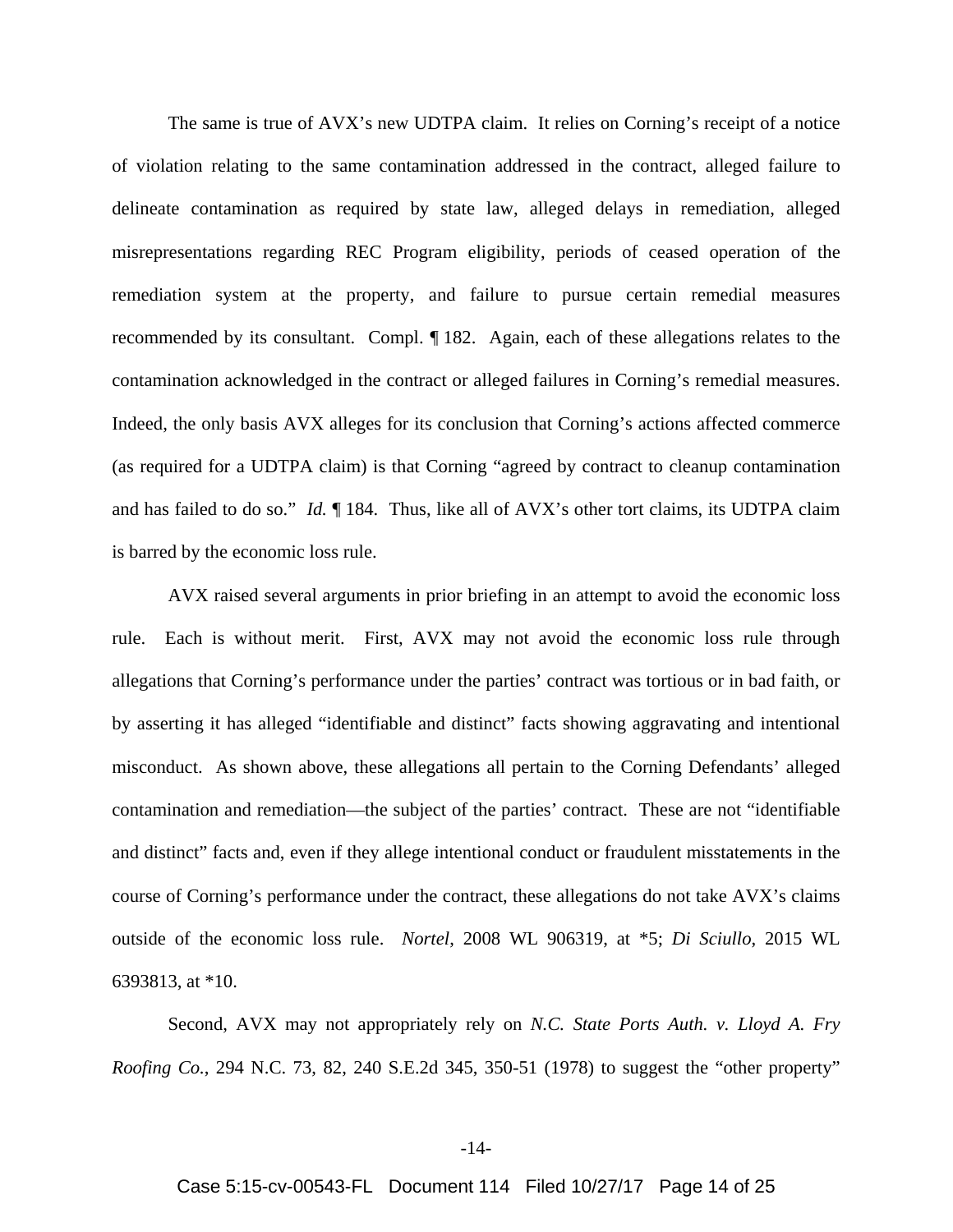exception to the economic loss rule applies because the conduct it has alleged relates to "property other than the property that is the subject of the contract." That exception simply does not apply in this case. The subject of the contract is the sale of the *entire* Property, and the contract allocated risks and liabilities for contamination on the *entire* Property. AVX may contend Corning's present remedial efforts under the NCDEQ Agreement are inconsistent with their contractual obligations—a position with which Corning disagrees—but that is still a question of what the *contract* requires. AVX's tort claims thus cannot be saved by the "other property" exception and must be dismissed pursuant to the economic loss rule.

Finally, AVX's policy arguments that the economic loss rule should not be applied to "environmental" cases are meritless. AVX has argued that the Corning Defendants should not be allowed to bargain away their tort liability for environmental contamination. This is a red herring. The economic loss rule does not extinguish either party's environmental liabilities to the State or third parties—it only enforces the parties' bargained-for agreement *as against each other*. In any event, Defendants are not moving to dismiss the CERCLA claims under the economic loss rule; thus, any liability for remediation costs will be addressed by those claims. The Court should stop AVX's attempt to bring additional tort claims against Defendants based on the Property AVX willingly purchased from Defendants knowing it was contaminated and further entered into a contract with Defendants allocating liability and remediation responsibilities among the parties. It is *precisely* the policy of the economic loss rule that parties should be free to bargain for allocation of liabilities for known risks without the threat of uncertain tort liability. *Broussard*, 155 F.3d at 347; *PCS Phosphate*, 559 F.3d at 224. That policy applies here in spades.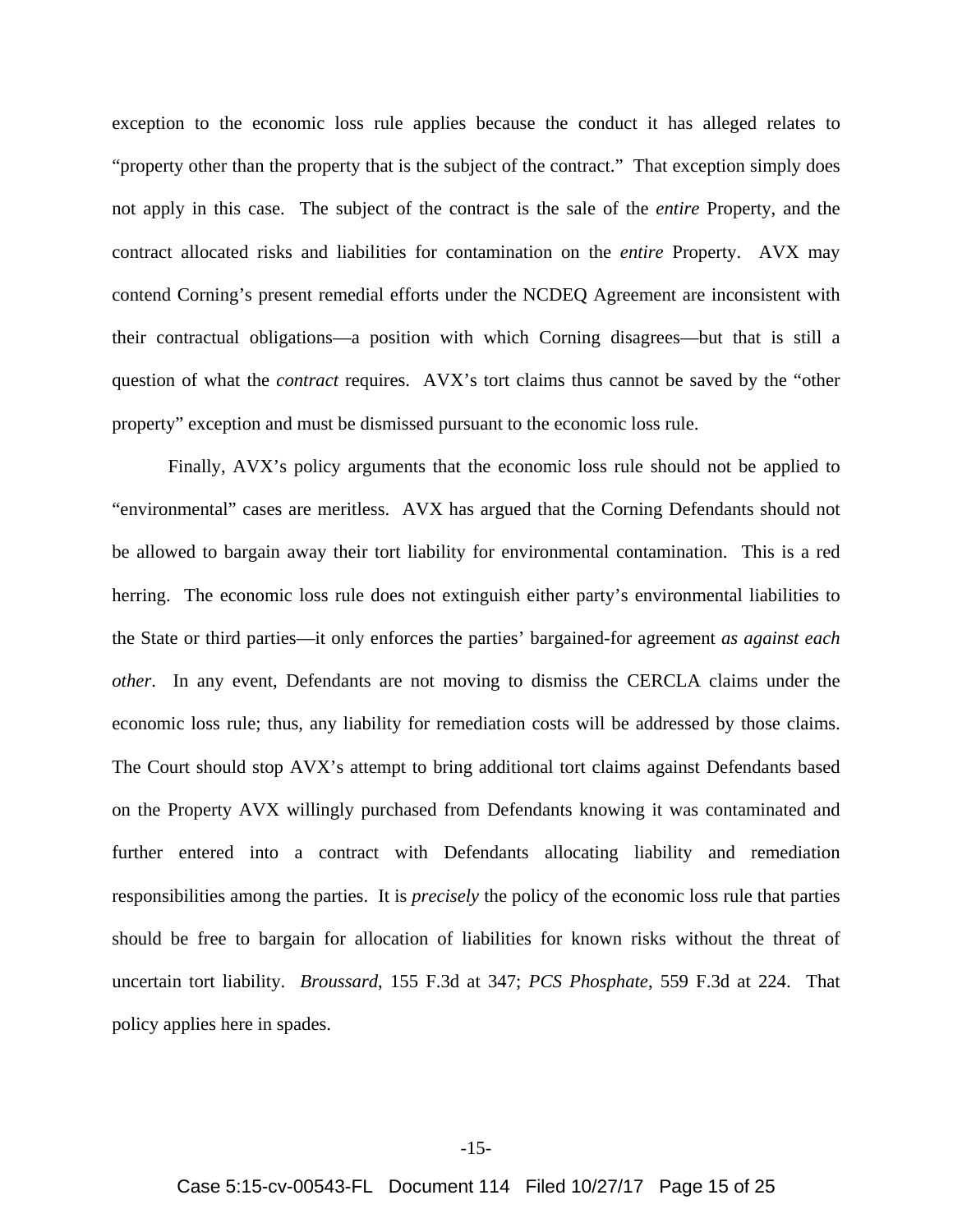## **B. The Statute of Limitations Bars AVX's Tort Claims.**

AVX's tort claims are also barred by North Carolina's statute of limitations. Under North Carolina law, AVX's claims for negligence, negligence per se, trespass, nuisance, and negligent misrepresentation are each subject to the three-year statute of limitations in N.C.G.S. § 1-52. *E.g.*, *CTS Corp. v. Mills Gap Rd. Assocs.*, No. 1:10cv156, 2011 WL 2118978, at \*1 (W.D.N.C. Jan. 26, 2011) (nuisance and trespass claims arising from alleged groundwater contamination governed by § 1-52); *Driggers v. Sofamor, S.N.C.*, 44 F. Supp. 2d 760, 766 (M.D.N.C. 1998) ("The statute of limitations for a negligence per se claim is also three years …."); *James v. Clark*, 118 N.C. App. 178, 182-83, 454 S.E.2d 826, 829-30 (1995) (claims for negligence, nuisance, and trespass arising from alleged groundwater contamination governed by § 1-52); *Carlisle v. Keith*, 169 N.C. App. 674, 684-85, 614 S.E.2d 542, 549-50 (2005) (negligent misrepresentation claim governed by § 1-52). The three-year limitations period begins to run as soon as "bodily harm to the claimant or physical damage to his property becomes apparent or ought reasonably to have become apparent to the claimant, whichever event first occurs." N.C.G.S. § 1-52(16). AVX's UDTPA claim has a four year statute of limitations. N.C.G.S. § 75-16.2.

Where, as in this case, a plaintiff's claims are premised on the defendant's alleged contamination of the plaintiff's property, the statute of limitations begins to run as soon as the plaintiff knows that its property is contaminated. *Wilson v. McLeod Oil Co.*, 327 N.C. 491, 512, 398 S.E.2d 586, 596 (1990) ("[Plaintiff's] negligence claim is likewise barred by the statute of limitations found in § 1-52(5). Once again, she waited more than three years after discovering the contamination to file an action for negligence …."). Here, there can be no dispute that AVX has had knowledge of environmental contamination at the Property since before it even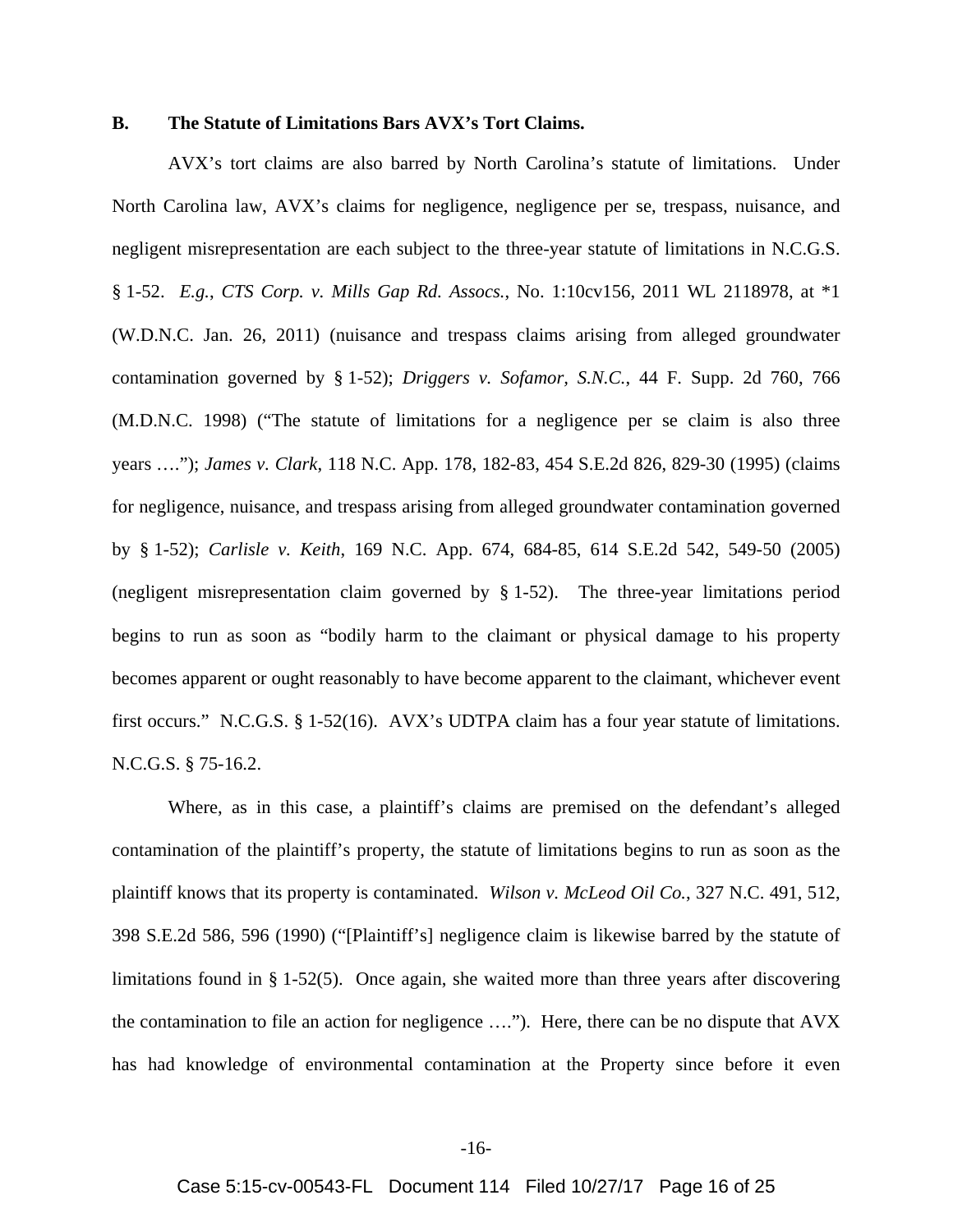purchased the Property; it admits as much in the Complaint. Compl.  $\S$  22.<sup>6</sup> Since AVX knew of contamination at the time it purchased the Property, the statute of limitations on its claims began running in 1987. *See CTS Corp.*, 2011 WL 2118978, at \*3; *Minn. ex. rel. N. Pac. Ctr., Inc. v. BNSF Ry. Co.*, 723 F. Supp. 2d 1123, 1129 (D. Minn. 2010). AVX did not file suit until 2015, 28 years later. Its claims are thus time-barred.

AVX cannot avoid dismissal under the statute of limitations by arguing that, although it has been aware of contamination for many years, it has suffered continuing injury as a result of this contamination. That is not the law. Rather, when a plaintiff knows that it has been damaged by the defendant's allegedly tortious conduct and fails to sue within the statute of limitations, "the fact that further damage is caused does not bring about a new cause of action." *CTS Corp.*, 2011 WL 2118978, at \*6 (quoting *DePalma v. Roman Catholic Diocese of Raleigh*, No. COA04- 206, 2004 WL 279337, at \*4 (N.C. Ct. App. Dec. 7, 2004)); *see also BNSF Ry. Co.*, 723 F. Supp. 2d at 1129 ("Certainly, BNSF once deposited contaminants on the land, but it has not done so for over 30 years. Contamination is a permanent condition until remediated, rather than a continuing tort, and the continuing presence of contaminants 'is insufficient to constitute a recurring damage.' The contamination continues as an issue, but this is not at all the same as a recurring behavior, each event of which begins a new limitations period.") (citation omitted).

AVX's has previously argued it can avoid the statute of limitations for two reasons, but neither has any merit. First, AVX has argued it can rely on *James v. Clark*, 118 N.C. App. 178,

1

<sup>&</sup>lt;sup>6</sup> Even if AVX could somehow argue that it did not know of contamination at the Property before the sale, the Complaint also alleges that the NCDEQ issued an NOV in connection with the dry well located on the property in 1991 and that AVX leased a parcel on the property to Corning to operate a pump-and-treat remediation system beginning in 1993. Compl. ¶¶ 22-24. It is simply beyond dispute that AVX knew of contamination at the Property more than three years before instituting this case.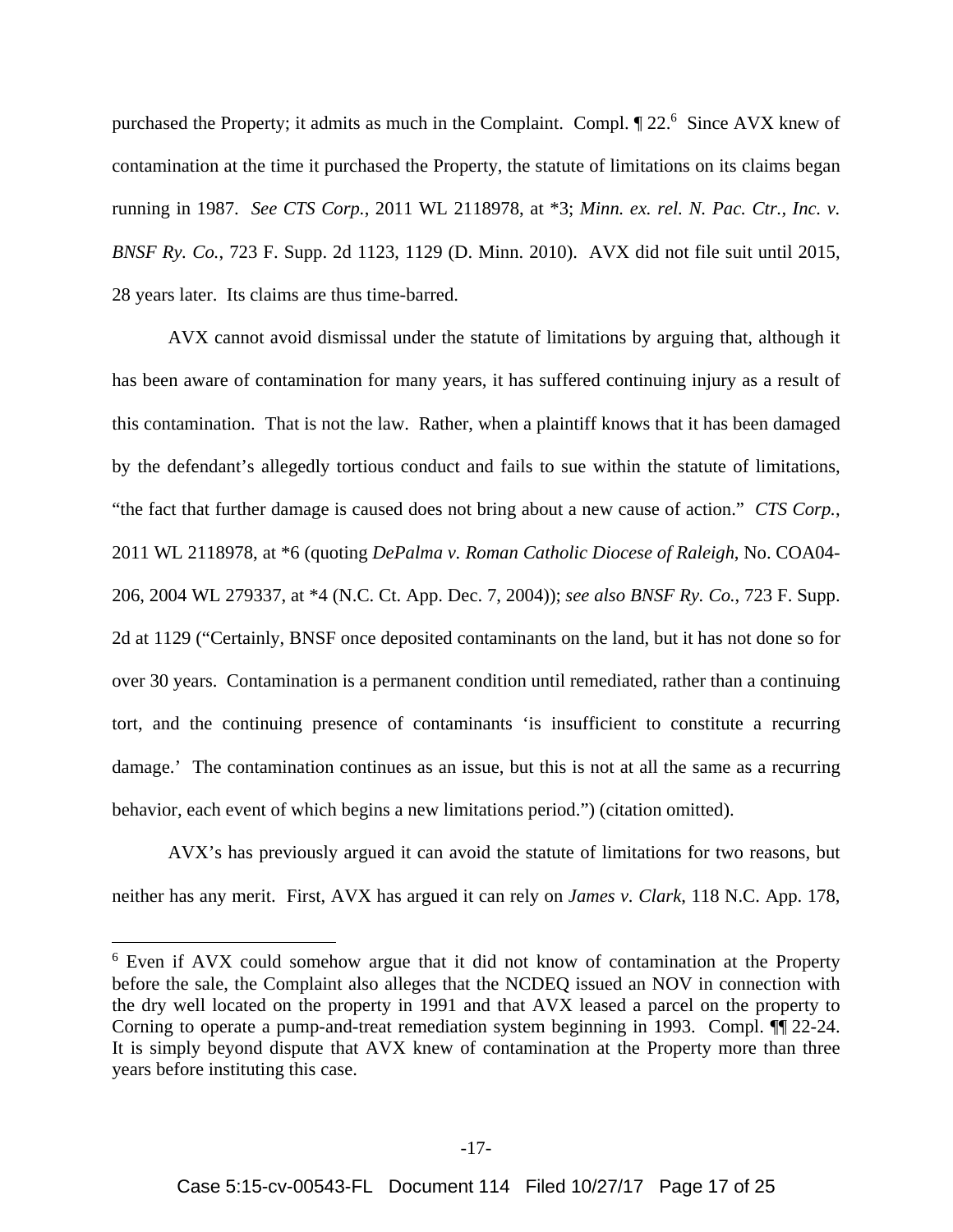185, 454 S.E.2d 826, 831 (1995) to avoid the statute of limitations by claiming a "recurring" trespass due to "continuing migration of the contamination on and from the Eleven-Acre Outparcel." This argument is meritless in fact and law. AVX purchased the entire 33-acre parcel from Corning in 1987, knowing that it was contaminated, and has owned it continuously since then. Corning did not retain any adjacent property. Therefore, AVX cannot possibly claim that Corning's alleged contamination has leaked onto their 33-acre parcel from any adjacent property after AVX purchased the Property, knowing it was contaminated. *See CTS Corp. v. Mills Gap Rd. Assocs.*, No. 1:10CV156, 2011 WL 2118978, at \*2-3 (W.D.N.C. Jan. 26, 2011), *report and recommendation adopted*, No. 1:10-CV-156, 2011 WL 2115815 (W.D.N.C. May 27, 2011). This is not a neighboring property, "recurring trespass" case like *James*. Because the contamination at issue allegedly emanated from the property solely owned by AVX, there can be no "recurring" trespass—or, for that matter, any "trespass" at all. *CTS Corp.*, 2011 WL 2118978, at \*2-3.

Second, AVX has previously argued it can avoid the statute of limitations by invoking the doctrine of equitable estoppel. Not so. Equitable estoppel requires that a plaintiff have been "induced to delay filing of the action by the misrepresentations of the defendant." *Jordan v. Crew*, 125 N.C. App. 712, 720, 482 S.E,2d 735, 739 (1997). Here, although AVX alleges that Corning made unspecified misrepresentations that it was "diligently pursuing the cleanup," AVX's own Complaint alleges that the supposed deficiencies in Corning's remediation efforts were apparent from publicly-filed reports as early as 1989. *E.g.*, Compl. ¶¶ 50, 57, 60, 66. Corning's supposedly "secret" 2012 report could not have delayed AVX from filing its complaint within the applicable statute of limitations, because that period began to run as soon as AVX knew the property was contaminated—*i.e.*, in 1987. *McLeod Oil*, 327 N.C. at 512, 398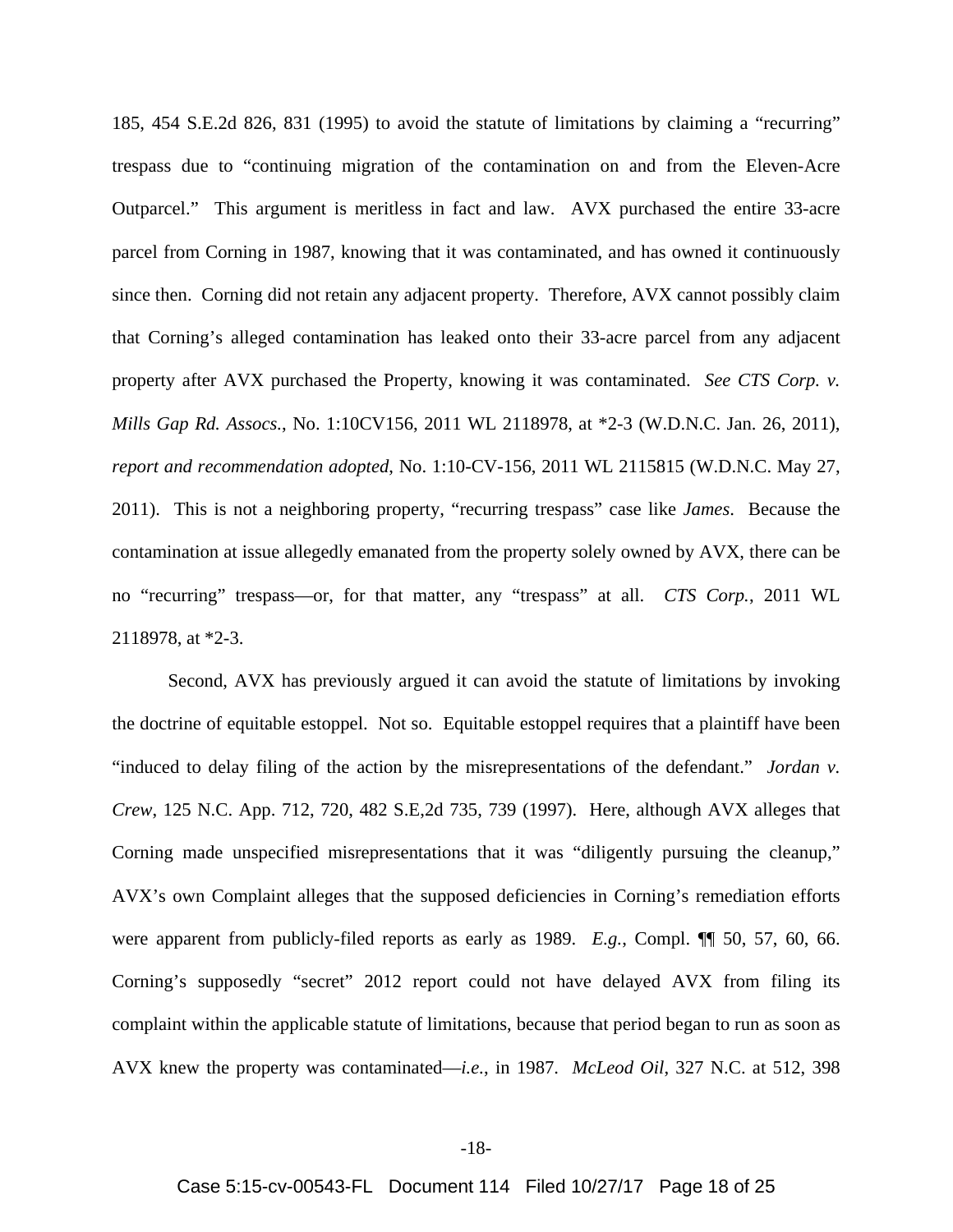S.E.2d at 596. A report authored in 2012 (which by AVX's own admission it never even saw until 2016—*after* it had filed this case) could not possibly have affected the timely filing of this case.

Moreover, if AVX wishes to rely on equitable estoppel, it must plead the facts supporting that claim with particularity under Rule 9(b). *Petruzzo v. HealthExtras, Inc.*, 2014 WL 12546371, at \*10 (E.D.N.C. Sept. 8, 2014). Here, although AVX alleges that Corning made representations that it was "diligently pursuing the cleanup" (Compl. ¶¶ 189-90, 193), AVX does not plead *when* these alleged misstatements were made, by *whom*, *what* precisely those persons supposedly said, or *why* those statements were false. Indeed, the only alleged misstatements AVX pleads with particularity are alleged misstatements made by Corning's consultant in a 2013 questionnaire submitted to NCDEQ—which AVX does not even allege it ever *received* prior to the institution of this lawsuit.

## **C. AVX Fails to State a Claim for Breach of Contract.**

AVX premises its breach of contract action on its allegation that Corning has "knowingly and willfully failed to pursue assessment and remediation of the hazardous substances and other constituents" that Corning allegedly disposed of at the Property prior to sale. Compl. ¶ 132. However, AVX's own allegations establish that, in fact, Corning *has* undertaken environmental assessment and remediation at the Property (*see, e.g.*, Compl. ¶¶ 41, 47, 49-50, 53-59, 63-67, 80). AVX's real complaint, therefore, is not that Corning has failed to effect any remedial measures, but rather that Corning has allegedly "delayed," has "failed to delineate fully" the environmental impacts at the Property, and has used remediation techniques that AVX finds "inadequate." Compl. ¶ 142.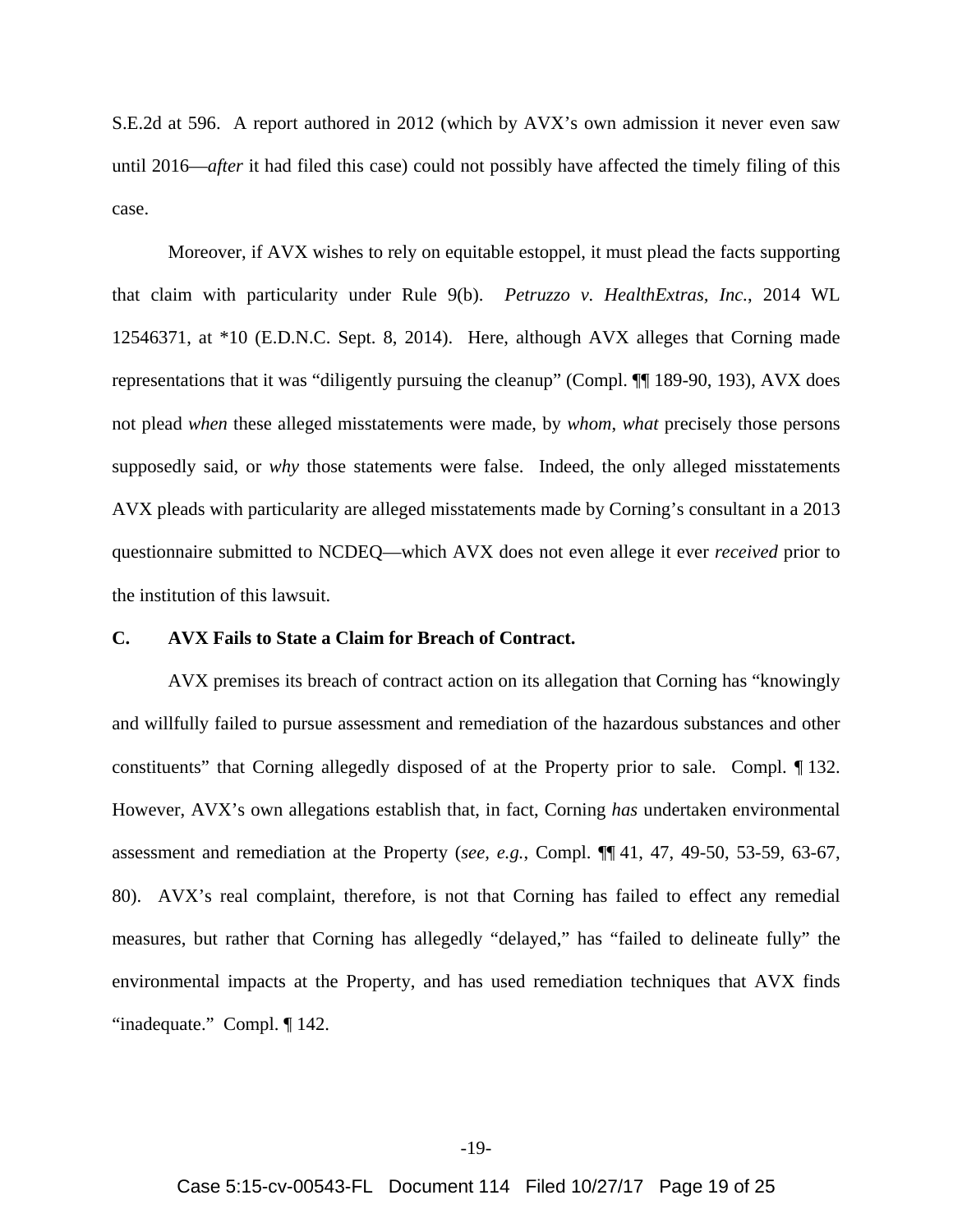But Corning's contractual obligation to remediate at the Property is not defined by what sort of remedial efforts AVX deems "adequate" nor by AVX's preferred timeline. Instead, the contract provides only, as the Complaint acknowledges, that Corning will effect those remedial measures "required by law or regulation." Compl. ¶ 130; Letter Agreement ¶ 2. Thus, to plead a breach of contract claim premised on any supposed inadequacy in Corning's remediation efforts, AVX must plead facts showing that Corning's remedial efforts have been less than required by law. *See Houk v. Lifestore Bank*, No. 5:13-CV-66-DSC, 2014 WL 197902, at \*3 (W.D.N.C. Jan. 15, 2014) ("Bald assertions that [defendant's behavior] was 'improper' are insufficient.").

The Complaint simply does not plead any facts showing that Corning's remediation efforts at the Property have been less than required by law or regulation. The only regulatory censure of any kind referenced in the Complaint is a July 1991 NOV from NCDHENR (NCDEQ's predecessor) relating not to Corning's remediation efforts, but to the release of contaminants before AVX purchased the Property. Compl. ¶ 60. As the Complaint acknowledges, Corning sent the State a plan for a remedial pump-and-treat groundwater system only two months after this NOV was issued. Compl. ¶ 63. After the State explicitly approved the design of the pump and treat system, it was constructed and began operation in fall of 1992. Compl. ¶ 64; Groves Decl. Ex. 7 at '539 ("[Y]our system is considered acceptable …."); Lease Agreement ¶ 4. In addition, Corning is presently undertaking remedial action under the NCDEQ Agreement, which NCDEQ also explicitly approved. Compl. ¶ 80; Groves Decl. Ex. 4. Thus, far from identifying some manner in which Corning's remedial efforts have been less than "required by law or regulation," the Complaint identifies Corning's remedial efforts that State regulatory authorities have approved. Since the Complaint does not—and cannot—plead any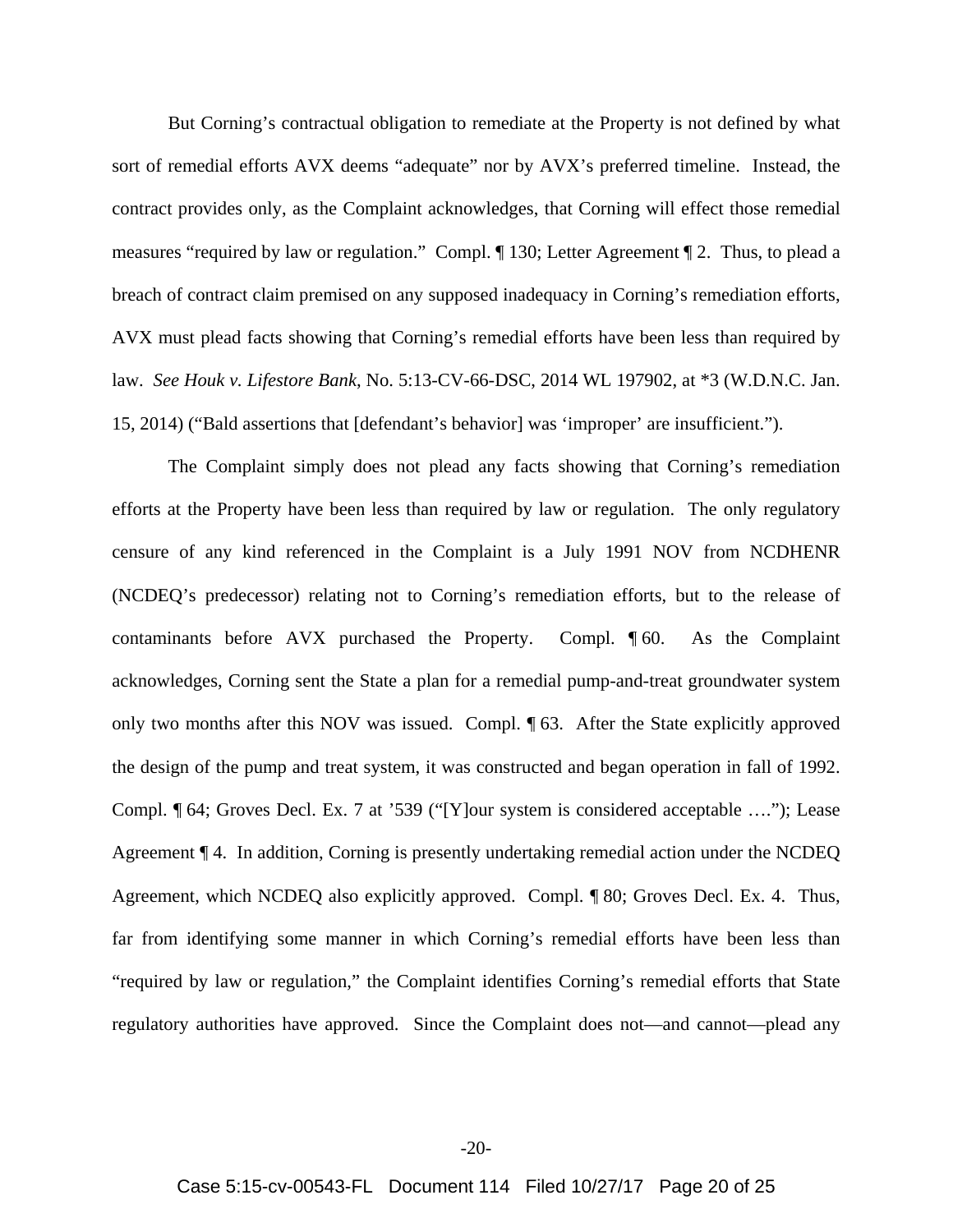facts showing that Corning has not remediated "as required by law or regulation," its breach of contract claim should be dismissed.

AVX has attempted to avoid this result by relying on its allegations that the *contaminants* at the Property (as opposed to Corning's remedial measures) are not consistent with state law. But the contract does not say that contamination at the site is a breach of contract—it says the opposite. Letter Agreement ¶ 3 ("AVX hereby waives any claim that the Raleigh Situation is a breach of Section 7.22(a) of the Agreement."). Indeed, it would be absurd to read the contract as treating contamination itself as a breach, since AVX knew when it purchased the property that the contaminant levels exceeded state law allowances. AVX bargained away any claim that the contamination itself was a breach. The bargained-for agreement did not set a timeline for the cleanup, nor require any specific remedial action. Instead, the agreement was that Corning would effect all remedial measures "required by law or regulation." AVX has not alleged (and cannot) that Corning's remedial measures—as opposed to the contamination—were inconsistent with law or regulation.

#### **D. AVX Fails to State a Claim for Negligent Misrepresentation.**

AVX's negligent misrepresentation claim also fails to meet Rule 9(b)'s pleading requirements. Negligent misrepresentation claims under North Carolina law sound in fraud, and are therefore governed by Rule 9(b). *Topshelf Mgmt., Inc. v. Campbell-Ewald Co.*, 117 F. Supp. 3d 722, 728 (M.D.N.C. 2015) ("Federal courts have repeatedly found that the North Carolina tort of negligent misrepresentation sounds in fraud and have applied Rule 9(b) to it.") (collecting cases). Thus, AVX must plead "the time, place, and contents of the false representations, as well as the identity of the person making the misrepresentation and what he obtained thereby." *U.S. ex rel. Wilson v. Kellog Brown & Root, Inc.*, 525 F.3d 370, 379 (4th Cir. 2008).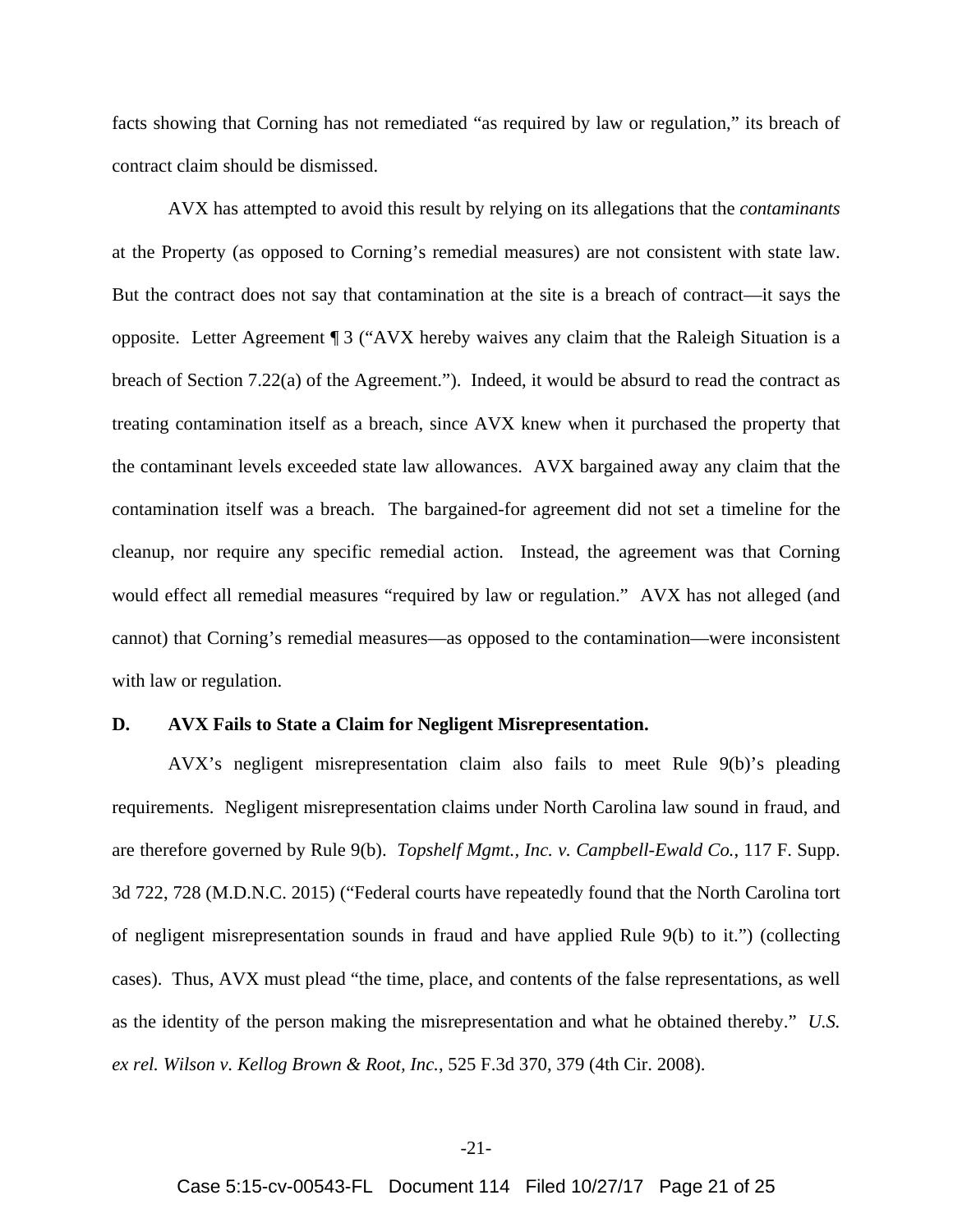Here, AVX alleges Corning made "numerous material misrepresentations to the AVX and the State that Corning was diligently pursuing cleanup of the contamination at the Property." Compl. ¶ 189. The Complaint, however, does not identify when those alleged misstatements were made, where, what precisely was said, by whom, and what the speaker gained as a result. The Corning Defendants genuinely do not know what alleged misstatements AVX is referring to. For example, is AVX referring to one of the many reports Corning or its consultants submitted to the State? If so, which report(s), what statements therein were false or misleading, and when did AVX actually review that report such that it could have relied upon its contents? Is AVX referring to some email conversation between the parties? When? Which Corning employee said what? Despite the hundreds of paragraphs in the Complaint, these facts are not pleaded, and that means any negligent misrepresentation claims based on these supposed "numerous material misrepresentations" fail as a matter of law.

AVX may argue it has particularly identified one source of alleged misrepresentations, namely the September 2013 Site Questionnaire. Compl. ¶ 192. Even so, AVX has not pleaded a cognizable negligent misrepresentation claim based on this document for two reasons. First, the tort of negligent misrepresentation requires the plaintiff to plead that it reasonably relied on the alleged misrepresentation. *Songwooyarn Trading Co v. Sox Eleven, Inc.*, 213 N.C. App. 49, 54, 714 S.E.2d 162, 166 (2011).Here, AVX has not even alleged that it ever received or read the Site Questionnaire prior to this lawsuit, or if so, what actions it took in reliance thereon. Second, even if AVX did receive, read, and somehow rely on the questionnaire, if it "could have discovered the truth upon inquiry, the complaint must allege that [it] was denied the opportunity to investigate or that [it] could not have learned the true facts by exercise of reasonable diligence." *Oberlin Capital, L.P. v. Slavin*, 147 N.C. App. 52, 59, 554 S.E.2d 840, 846-47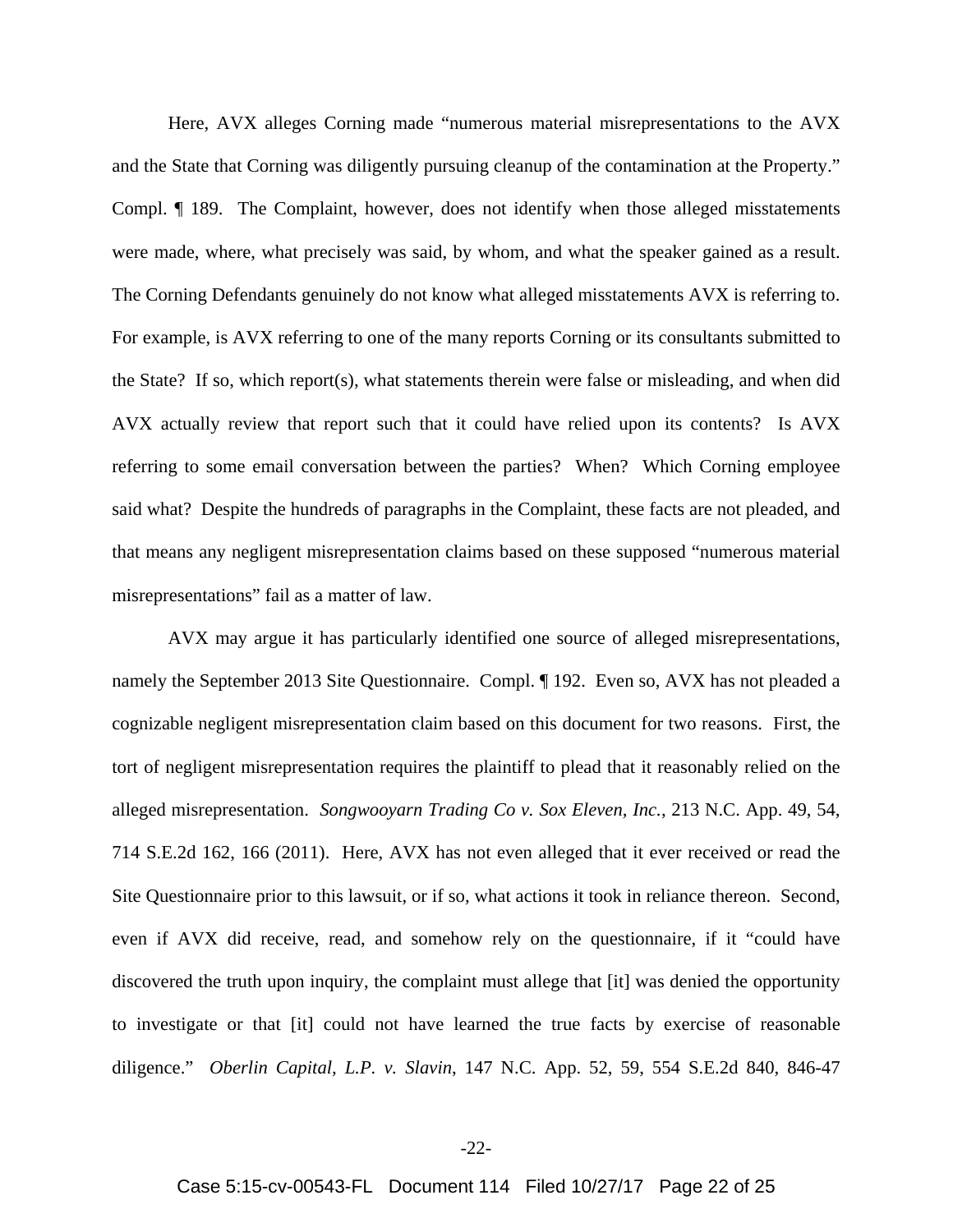(2001). Here, AVX makes no such allegation. To the contrary, it alleges that the alleged falsity of the questionnaire responses was apparent from publicly-filed "Corning reports dating back to Corning's June 14, 1989 report." Compl. ¶ 75.

## **E. There is No Cause of Action for "Injunction" or "Punitive Damages."**

North Carolina does not recognize any cause of action for "injunction" or "punitive damages." Under North Carolina law, punitive damages "do not and cannot exist as an independent cause of action." *Baldwin v. Duke Energy Corp.*, No. 3:12cv212, 2012 WL 3562402, at \*1 (W.D.N.C. Aug. 17, 2012) (quotation marks and citation omitted). Similarly, it is "well settled that a request for injunctive relief is not a cause of action but rather a type of remedy." *Kearney v. Blue Cross & Blue Shield*, 233 F. Supp. 3d 496, 508 (M.D.N.C. 2017) (citations omitted). Thus, AVX's tenth and fourteenth causes of action for "injunction" and "punitive damages," respectively, must be dismissed.

## **V. CONCLUSION**

For the reasons stated herein, this Court should dismiss each of AVX's tort claims as barred by the economic loss doctrine or the statute of limitations. In addition, this Court should dismiss the negligent misrepresentation claim, the breach of contract claim, and the "injunction" and "punitive damages" claims for failure to state a claim.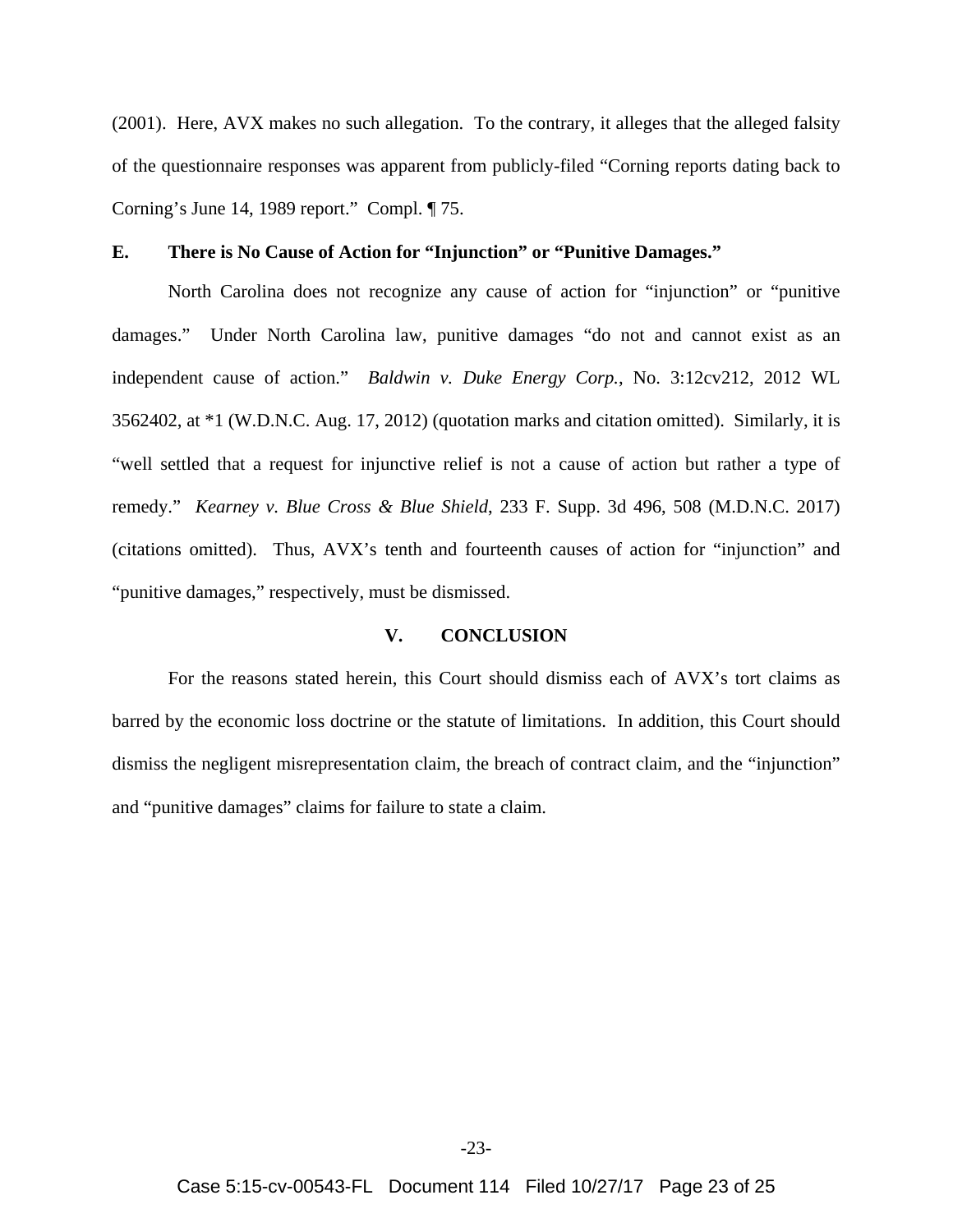## WINSTON & STRAWN LLP

#### */s/ Amanda L. Groves*

T. Thomas Cottingham, III [N.C. Bar No. 16439] Amanda L. Groves [N.C. Bar No. 44993] E. Danielle T. Williams [N.C. Bar No. 23283] Stacie C. Knight [N.C. Bar No. 28482] Jeff Wilkerson [N.C. Bar No. 51209] 100 North Tryon Street, 29th Floor Charlotte, NC 28202-1078 Tel: (704) 350-7700 Fax: (704) 350-7800 Email: tcottingham@winston.com agroves@winston.com dwilliams@winston.com sknight@winston.com jwilkerson@winston.com

*Attorneys for Defendants*